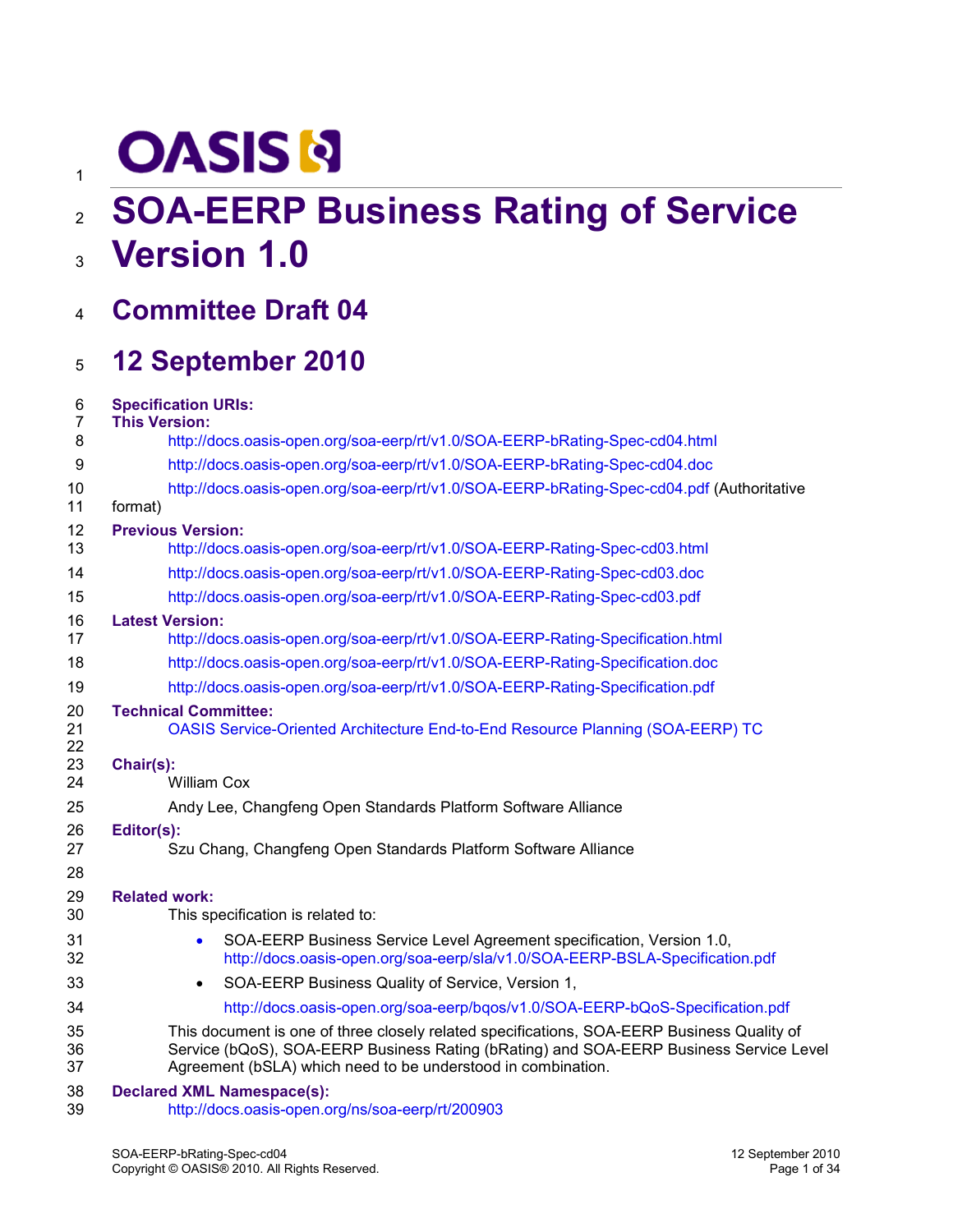# 40 **Abstract:**

- 41 This document specifies the XML vocabulary for business rating, one of three Specifications for 42 end-to-end resource planning (EERP). Business rating describes the business-related rating and<br>43 credentials for a service. credentials for a service.
- 44

- 45 **Status:**  46 This document was last revised or approved by the SOA-EERP TC on the above date. The level<br>47 of approval is also listed above. Check the "Latest Version" or "Latest Approved Version" location 47 of approval is also listed above. Check the "Latest Version" or "Latest Approved Version" location 48 noted above for possible later revisions of this document.
- 49 Technical Committee members should send comments on this specification to the Technical<br>50 Committee's email list. Others should send comments to the Technical Committee by using the 50 Committee's email list. Others should send comments to the Technical Committee by using the 51 "Send A Comment" button on the Technical Committee's web page at http://www.oasis-52 open.org/committees/soa-eerp/.
- 53 For information on whether any patents have been disclosed that may be essential to 54 implementing this specification, and any offers of patent licensing terms, please refer to the 55 Intellectual Property Rights section of the Technical Committee web page (http://www.oasis-56 open.org/committees/soa-eerp/ipr.php).
- 57 The non-normative errata page for this specification is located at http://www.oasis-58 open.org/committees/soa-eerp/.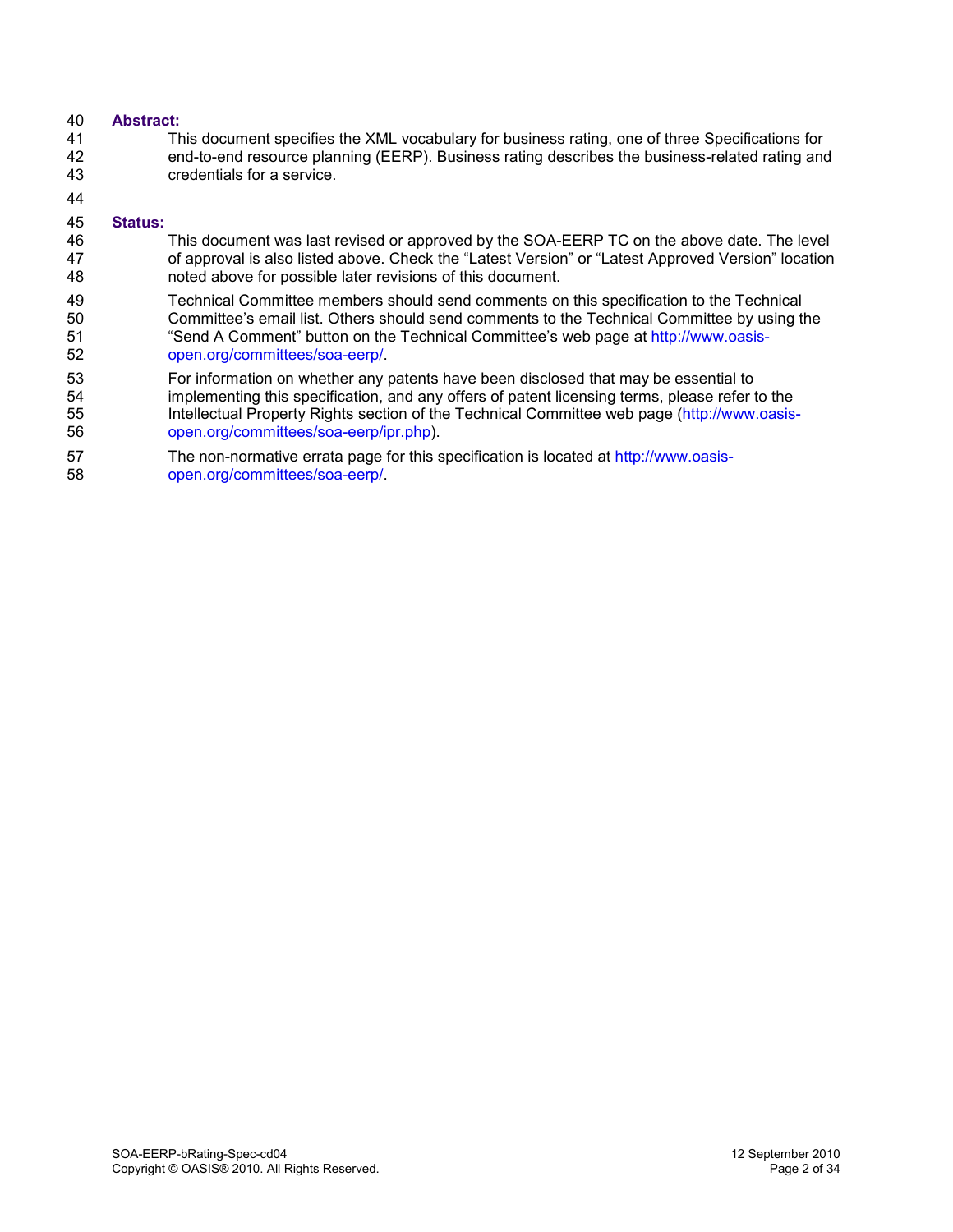### <sup>59</sup>**Notices**

60 Copyright © OASIS® 2010. All Rights Reserved.

61 All capitalized terms in the following text have the meanings assigned to them in the OASIS Intellectual 62 Property Rights Policy (the "OASIS IPR Policy"). The full Policy may be found at the OASIS website.

63 This document and translations of it may be copied and furnished to others, and derivative works that 64 comment on or otherwise explain it or assist in its implementation may be prepared, copied, published, 65 and distributed, in whole or in part, without restriction of any kind, provided that the above copyright notice

66 and this section are included on all such copies and derivative works. However, this document itself may

67 not be modified in any way, including by removing the copyright notice or references to OASIS, except as

- 68 needed for the purpose of developing any document or deliverable produced by an OASIS Technical
- 69 Committee (in which case the rules applicable to copyrights, as set forth in the OASIS IPR Policy, must 70 be followed) or as required to translate it into languages other than English.
- 71 The limited permissions granted above are perpetual and will not be revoked by OASIS or its successors 72 or assigns.
- 73 This document and the information contained herein is provided on an "AS IS" basis and OASIS
- 
- 74 DISCLAIMS ALL WARRANTIES, EXPRESS OR IMPLIED, INCLUDING BUT NOT LIMITED TO ANY 75 WARRANTY THAT THE USE OF THE INFORMATION HEREIN WILL NOT INFRINGE ANY
- 76 OWNERSHIP RIGHTS OR ANY IMPLIED WARRANTIES OF MERCHANTABILITY OR FITNESS FOR A
- 77 PARTICULAR PURPOSE.
- 78 OASIS requests that any OASIS Party or any other party that believes it has patent claims that would
- 79 necessarily be infringed by implementations of this OASIS Committee Specification or OASIS Standard,
- 80 to notify OASIS TC Administrator and provide an indication of its willingness to grant patent licenses to<br>81 such patent claims in a manner consistent with the IPR Mode of the OASIS Technical Committee that
- such patent claims in a manner consistent with the IPR Mode of the OASIS Technical Committee that 82 produced this specification.
- 83 OASIS invites any party to contact the OASIS TC Administrator if it is aware of a claim of ownership of
- 84 any patent claims that would necessarily be infringed by implementations of this specification by a patent
- 85 holder that is not willing to provide a license to such patent claims in a manner consistent with the IPR
- 86 Mode of the OASIS Technical Committee that produced this specification. OASIS may include such
- 87 claims on its website, but disclaims any obligation to do so.
- 88 OASIS takes no position regarding the validity or scope of any intellectual property or other rights that
- 89 might be claimed to pertain to the implementation or use of the technology described in this document or
- 90 the extent to which any license under such rights might or might not be available; neither does it
- 91 represent that it has made any effort to identify any such rights. Information on OASIS' procedures with
- 92 respect to rights in any document or deliverable produced by an OASIS Technical Committee can be
- 93 found on the OASIS website. Copies of claims of rights made available for publication and any
- 94 assurances of licenses to be made available, or the result of an attempt made to obtain a general license
- 95 or permission for the use of such proprietary rights by implementers or users of this OASIS Committee
- 96 Specification or OASIS Standard, can be obtained from the OASIS TC Administrator. OASIS makes no
- 97 representation that any information or list of intellectual property rights will at any time be complete, or<br>98 that any claims in such list are, in fact. Essential Claims. that any claims in such list are, in fact, Essential Claims.
- 99 The names "OASIS", "SOA-EERP", "EERP-bRating", and "bRating" are trademarks of OASIS, the owner
- 100 and developer of this specification, and should be used only to refer to the organization and its official
- 101 outputs. OASIS welcomes reference to, and implementation and use of, specifications, while reserving<br>102 the right to enforce its marks against misleading uses. Please see http://www.oasis-
- the right to enforce its marks against misleading uses. Please see http://www.oasis-
- 103 open.org/who/trademark.php for above guidance.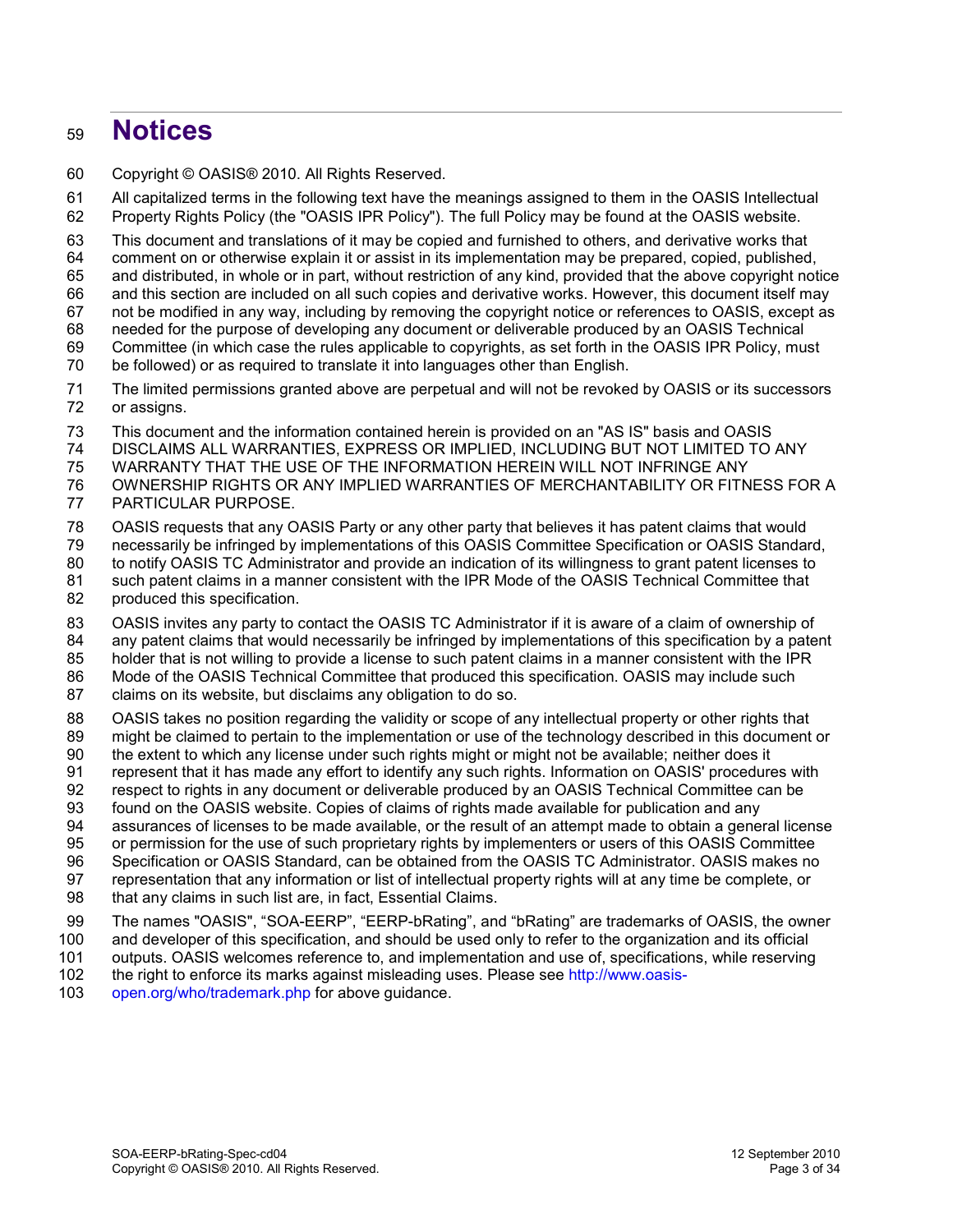#### **Table of Contents** 104

| 105 | 1  |  |
|-----|----|--|
| 106 |    |  |
| 107 |    |  |
| 108 |    |  |
| 109 |    |  |
| 110 |    |  |
| 111 | 2  |  |
| 112 |    |  |
| 113 |    |  |
| 114 |    |  |
| 115 | 3  |  |
| 116 | 4  |  |
| 117 | 5  |  |
| 118 |    |  |
| 119 |    |  |
| 120 | 6  |  |
| 121 | А. |  |
| 122 | В. |  |
| 123 | C. |  |
| 124 | D. |  |
|     |    |  |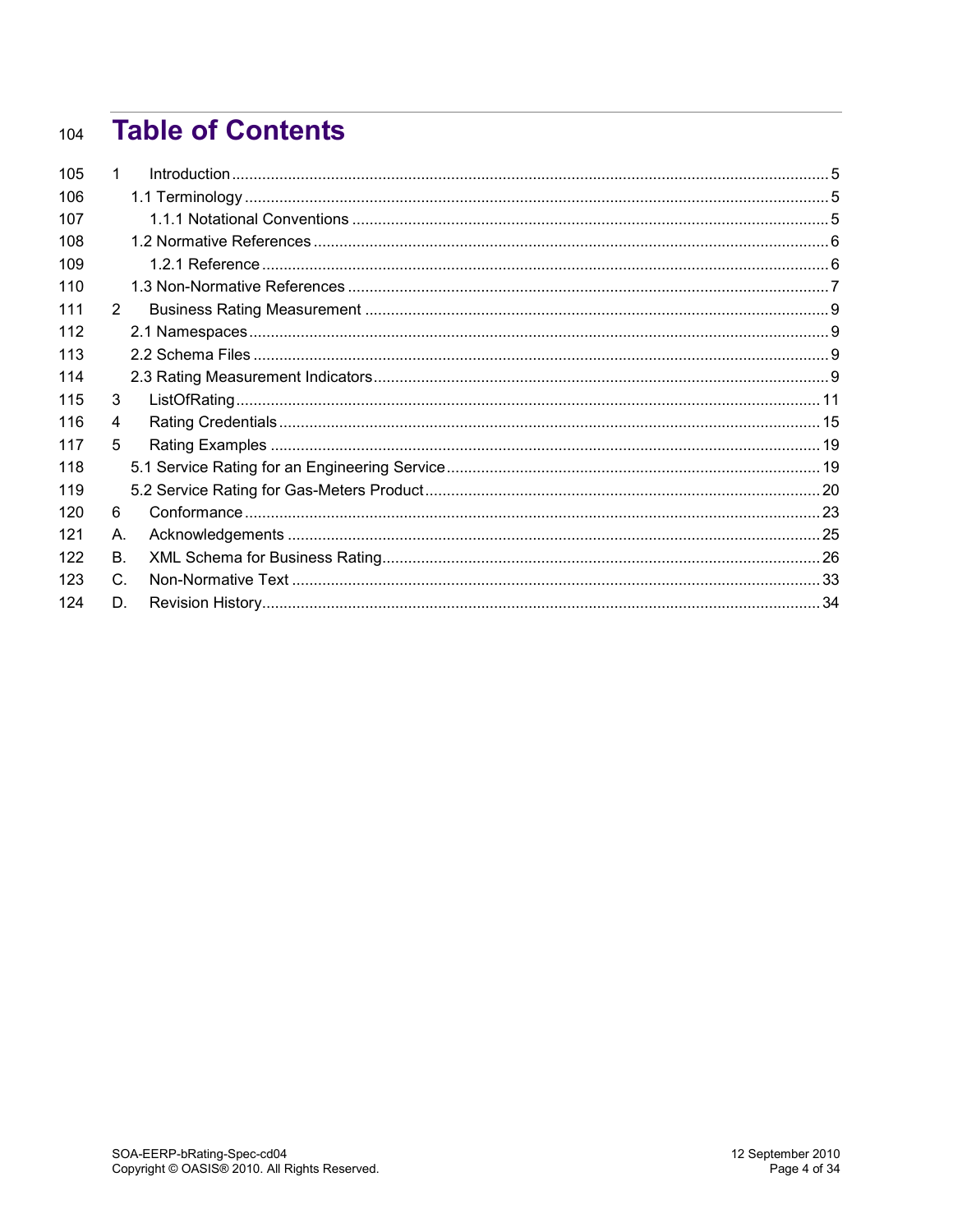# <sup>125</sup>**1 Introduction**

126 This document is the specification for Business Rating (bRating) for End-to-End Resource Planning

127 (EERP), an XML vocabulary for information exchange on business credibility, reliability and reputation of 128 the service providers.

129 According to OASIS Reference Model for Service Oriented Architecture [SOA-RM], the Service Oriented 130 Architecture (SOA) is a paradigm for organizing and utilizing distributed capabilities that may be under the 131 control of different ownership domains. The service within SOA is a mechanism to enable access to one

- 132 or more capabilities, where the access is provided using a prescribed interface and is exercised
- 133 consistent with constraints and policies as specified by the service description. This specification further
- 134 defines the bRating for the services within the EERP technology. The applications of this specification
- 135 are any kind of business services, and they are not limited to only Web Services.
- 136 EERP applies the well-known technique for service discovery and optimization in a novel way to improve 137 business results. It models the business process and the range of potential services, and then guides the
- 138 selection and deployment of services based on the end-to-end business value.
- 139 The credibility, reliability and reputation of the service need to be understood for estimating the overall
- 140 business quality of the process that uses those services. The business rating characteristics of the
- 141 service defined in this bRating specification will enable EERP to determine the varieties of optimization to
- 142 be supported, and to select optimal end-to-end solution.

### 143 **1.1 Terminology**

144 The key words "MUST", "MUST NOT", "REQUIRED", "SHALL", "SHALL NOT", "SHOULD", "SHOULD 145 NOT", "RECOMMENDED", "MAY", and "OPTIONAL" in this document are to be interpreted as described 146 in **[RFC2119]**.

### 147 **1.1.1 Notational Conventions**

- 148 This specification uses the following syntax to define outlines for detailed elements:
- 149 The syntax appears as an XML instance, but values in italics indicate data types instead of literal 150 values.
- 151 Characters are appended to elements and attributes to indicate cardinality:
- 152 o "?" (0 or 1)
- 153 o "\*" (0 or more)
- 154 o "+" (1 or more)
- 155 The character "|" is used to indicate a choice between alternatives.
- 156 The characters "(" and ")" are used to indicate that contained items are to be treated as a group 157 with respect to cardinality or choice.
- 158 The characters "[" and "]" are used to call out references and property names.
- 159 Ellipses (i.e., "...") indicate points of extensibility. Additional children and/or attributes MAY be 160 added at the indicated extension points but MUST NOT contradict the semantics of the parent 161 and/or owner, respectively. By default, if a receiver does not recognize an extension, the receiver 162 SHOULD ignore the extension; exceptions to this processing rule, if any, are clearly indicated 163 below.
- 164 XML namespace prefixes (see Table 1) are used to indicate the namespace of the element being 165 defined.
- 166 Elements and Attributes defined by this specification are referred to in the text of this document using 167 XPath 1.0 expressions. Extensibility points are referred to using an extended version of this syntax: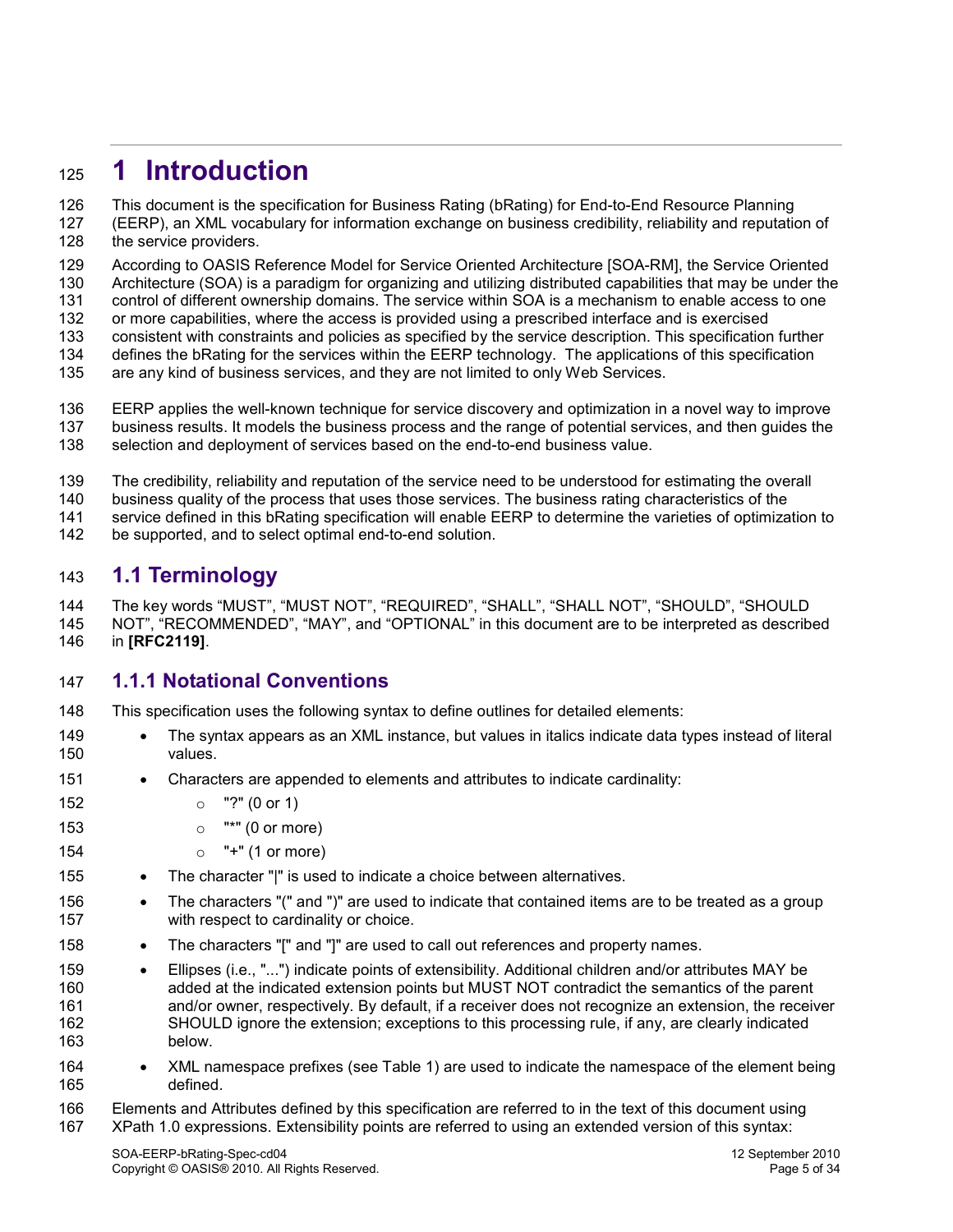- <sup>168</sup> An element extensibility point is referred to using {any} in place of the element name. This<br>169 **•** indicates that any element name can be used, from any namespace other than the names indicates that any element name can be used, from any namespace other than the namespace of 170 this specification.
- 171 An attribute extensibility point is referred to using @{any} in place of the attribute name. This 172 indicates that any attribute name can be used, from any namespace other than the namespace of 173 this specification.
- 174 Extensibility points in the exemplar may not be described in the corresponding text.

### 175 **1.2 Normative References**

| 176<br>177        | [RFC2119]     | S. Bradner, Key words for use in RFCs to Indicate Requirement Levels,<br>http://www.ietf.org/rfc/rfc2119.txt, IETF RFC 2119, March 1997.                            |
|-------------------|---------------|---------------------------------------------------------------------------------------------------------------------------------------------------------------------|
| 178               |               | http://www.w3.org/TR/2003/REC-soap12-part1-20030624/                                                                                                                |
| 179               | [SOAP]        | W3C Note, "SOAP: Simple Object Access Protocol 1.1", 08 May 2000.                                                                                                   |
| 180               |               | http://www.w3.org/TR/2000/NOTE-SOAP-20000508/                                                                                                                       |
| 181<br>182        | [SOAP12]      | W3C Recommendation, "SOAP 1.2 Part 1: Messaging Framework", 24 June<br>2003.                                                                                        |
| 183               |               | http://www.w3.org/TR/2003/REC-soap12-part1-20030624/                                                                                                                |
| 184<br>185<br>186 | [URI]         | T. Berners-Lee, R. Fielding, L. Masinter, "Uniform Resource Identifiers (URI):<br>Generic Syntax", RFC 3986, MIT/LCS, Day Software, Adobe Systems, January<br>2005. |
| 187               |               | http://www.ietf.org/rfc/rfc3986.txt                                                                                                                                 |
| 188               | [UBL-20]      | OASIS Standard, "Universal Business Language (UBL) v2.0", 12 December 2006                                                                                          |
| 189               |               | http://docs.oasis-open.org/ubl/os-UBL-2.0/UBL-2.0.pdf                                                                                                               |
| 190<br>191        | [UBL-20-cbc]  | Universal Business Language (UBL) v2.0, Common Basic Components, October<br>2006.                                                                                   |
| 192<br>193        |               | http://docs.oasis-open.org/ubl/os-UBL-2.0/xsd/common/UBL-<br>CommonBasicComponents-2.0.xsd                                                                          |
| 194<br>195        | [UBL-20-udt]  | Universal Business Language (UBL) v2.0. Unqualified Data Type, February<br>2005.                                                                                    |
| 196<br>197        |               | http://docs.oasis-open.org/ubl/os-UBL-<br>2.0/xsd/common/UnqualifiedDataTypeSchemaModule-2.0.xsd                                                                    |
| 198<br>199        | [XML-Schema1] | W3C Recommendation, "XML Schema Part 1: Structures Second Edition", 28<br>October 2004.                                                                             |
| 200               |               | http://www.w3.org/TR/2004/REC-xmlschema-1-20041028/                                                                                                                 |
| 201<br>202        | [XML-Schema2] | W3C Recommendation, "XML Schema Part 2: Datatypes Second Edition", 28<br>October 2004.                                                                              |
| 203               |               | http://www.w3.org/TR/2004/REC-xmlschema-2-20041028/                                                                                                                 |
| 204               | [CEFACT]      | CEFACT - Core components specifications Recommendation 9, January                                                                                                   |
| 205               |               | 1996.                                                                                                                                                               |
| 206               |               | http://www.unece.org/cefact/recommendations/rec09/rec09 ecetrd203.pdf                                                                                               |

### 207 **1.2.1 Reference**

- 208 In this document reference is made to some basic elements and data types in UBL 2.0, in the  $209$  following schema: following schema:
- 210 UBL 2.0 Common Basic Components (UBL-20-cbc), UBL-CommonBasicComponents-2.0.xsd
- 211 UBL 2.0 Unqualified Data Type (UBL-20-udt), UnqualifiedDataTypeSchemaModule-2.0.xsd
- 212 This specification is designed to work with the general Web Services framework including WSDL service
- 213 descriptions, and SOAP message structure and message processing model. The XML vocabulary 214 defined in this specification should be applicable to any version of SOAP.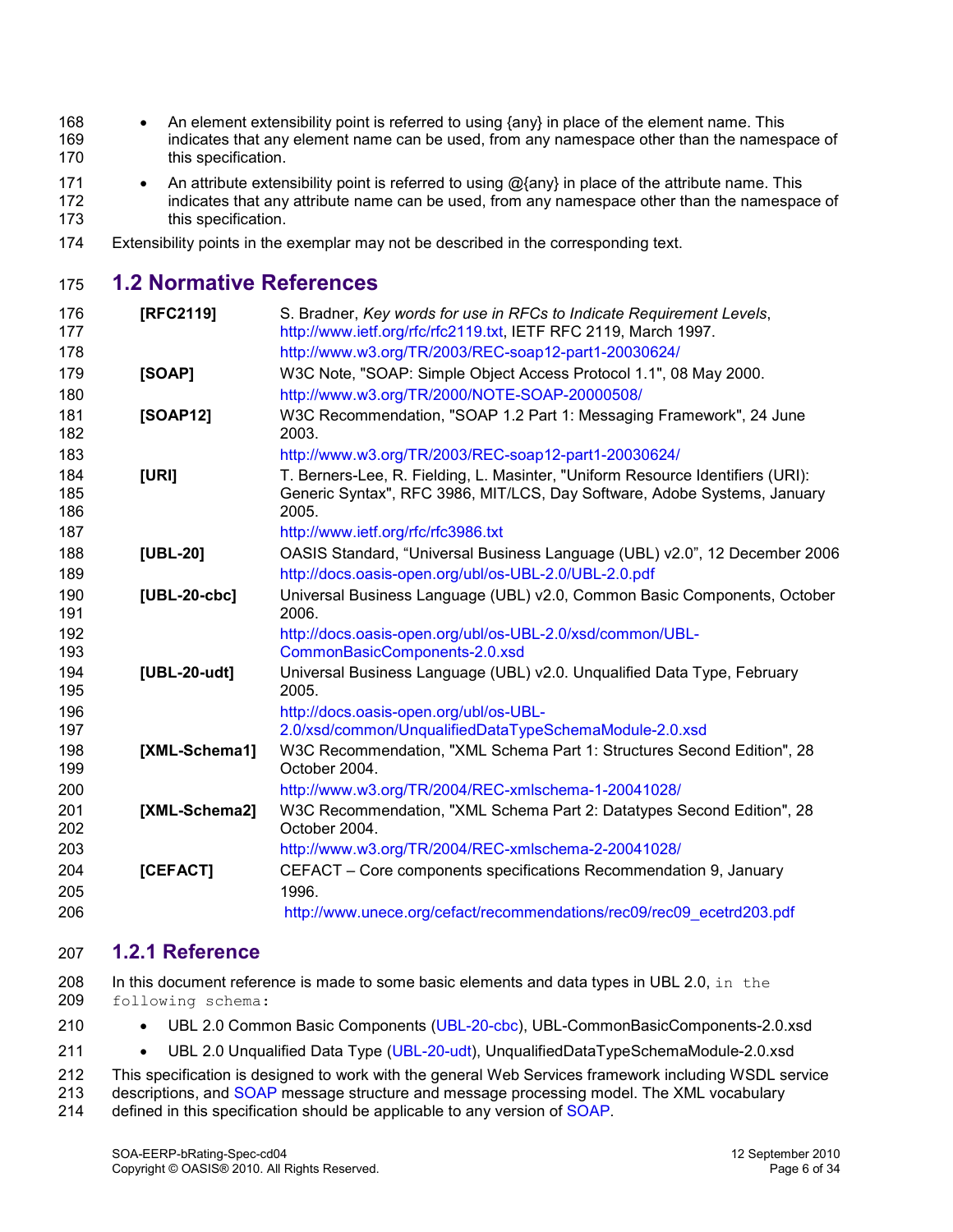### 215 **1.3 Non-Normative References**

216 None.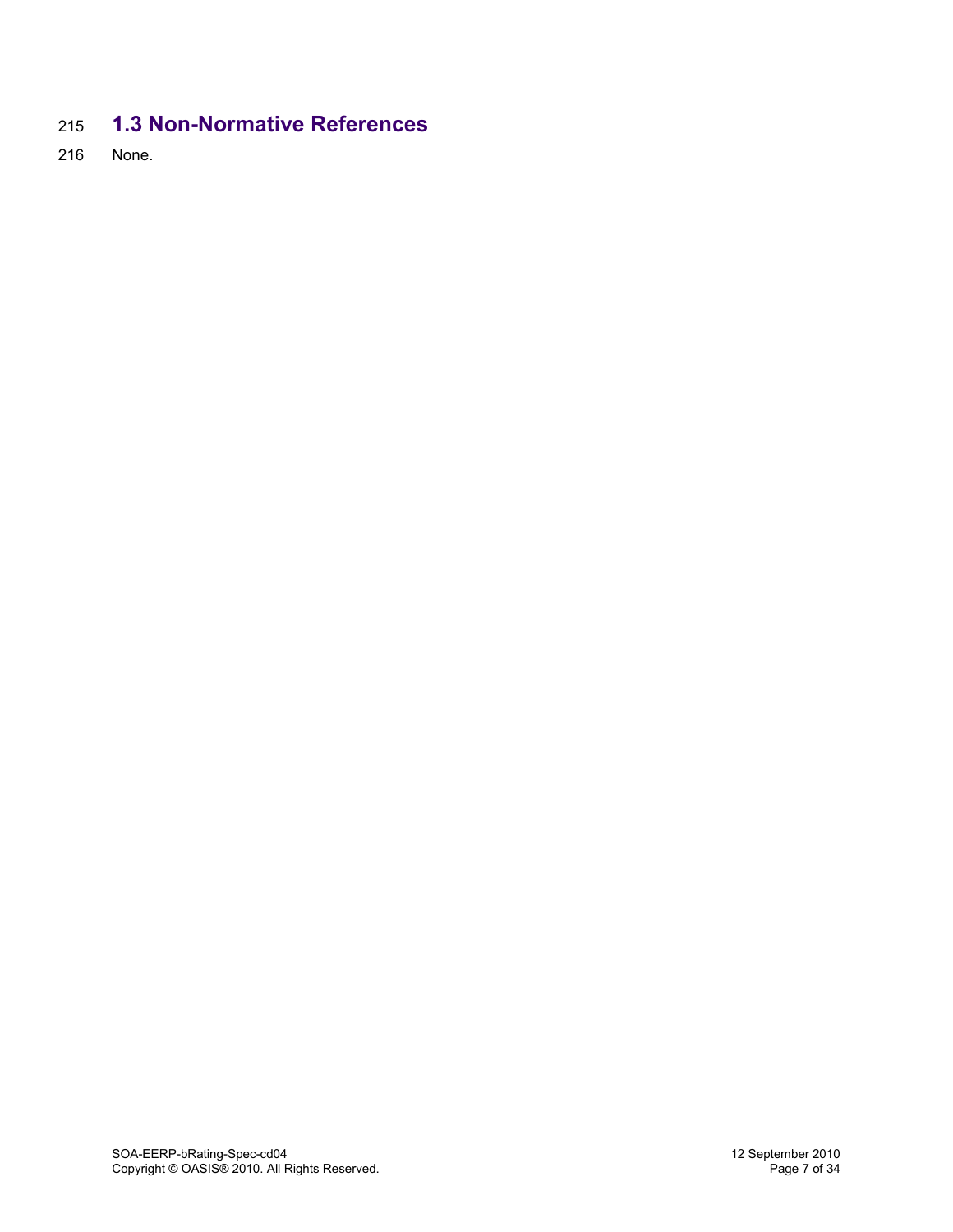217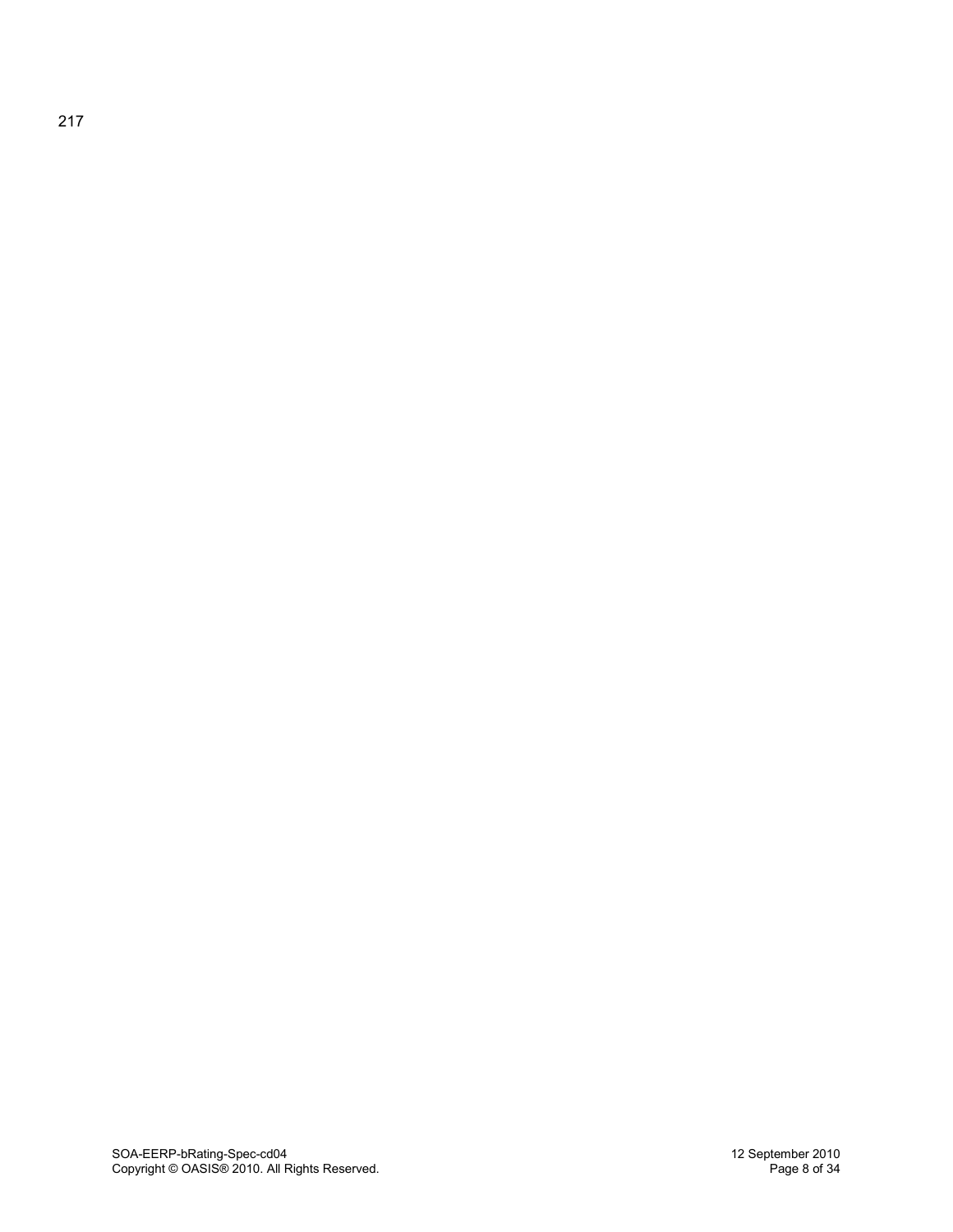# <sup>218</sup>**2 Business Rating Measurement**

219 The XML vocabulary for Business Rating is defined in XML Schema for this specification with several 220 specific rating measurement indicators.

### 221 **2.1 Namespaces**

222 The XML namespace URI that MUST be used by implementations of this specification is:

223 http://docs.oasis-open.org/ns/soa-eerp/rt/200903

- 224 Table 1 lists XML namespaces that are used in this specification. The choice of any namespace prefix is 225 arbitrary and not semantically significant. arbitrary and not semantically significant.
- 226 *Table 1: Prefixes and XML Namespaces used in this specification.*

| <b>Prefix</b>   | <b>Namespace</b>                                                            | Specification(s)                |
|-----------------|-----------------------------------------------------------------------------|---------------------------------|
| S               | http://schemas.xmlsoap.org/soap/envelope/                                   | <b>ISOAPI</b>                   |
| S <sub>12</sub> | http://www.w3.org/2003/05/soap-envelope                                     | <b>SOAP12</b>                   |
| xsd             | http://www.w3.org/2001/XMLSchema                                            | [XML-Schema1],<br>[XML-Schema2] |
| cbc             | urn:oasis:names:specification:ubl:schema:xsd:CommonBasicComponents-2        | $ UBL-20$ -cbc $ $              |
| udt             | urn:un:unece:uncefact:data:specification:UnqualifiedDataTypesSchemaModule:2 | [UBL-20-udt]                    |
| ccts            | urn:un:unece:uncefact:documentation:2                                       | $[UBL-20]$                      |
| rt              | http://docs.oasis-open.org/ns/soa-eerp/rt/200903                            | <b>This</b><br>specification    |

### 227 **2.2 Schema Files**

- 228 A normative copy of the XML Schema [XML-Schema1, XML-Schema2] description for this specification 229 can be retrieved from the following address:
- 230 http://docs.oasis-open.org/soa-eerp/rt/v1.0/EERP-bRating-cd04.xsd

### 231 **2.3 Rating Measurement Indicators**

- 232 The BRating is the root element of Business Rating for EERP which is for business reliability and 233 reputation of the service and its services provider. It can have one or more of the following elements:
- <sup>234</sup> ListOfRating element is for the rating aspect of service which is provided by rating provider and<br><sup>235</sup> measured in terms of rates for the service. Each Rating element in the ListOfRating element is 235 measured in terms of rates for the service. Each Rating element in the ListOfRating element is 236 issued by a rating provider, a third party rating organization, that has either an aggregated 237 numeric number or an aggregated classification description to represent the rating measurement 238 of the given business service.
- 239 Credentials element is for the rating aspect of service which is measured in terms of credentials 240 for the service that the service provider owns or holds. Credentials are issued by organizations 241 regulating the service, such as licenses, permissions, certifications, associations, affiliations, etc. 242 Each credential element in the Credentials element is a non-aggregated indicator for the rating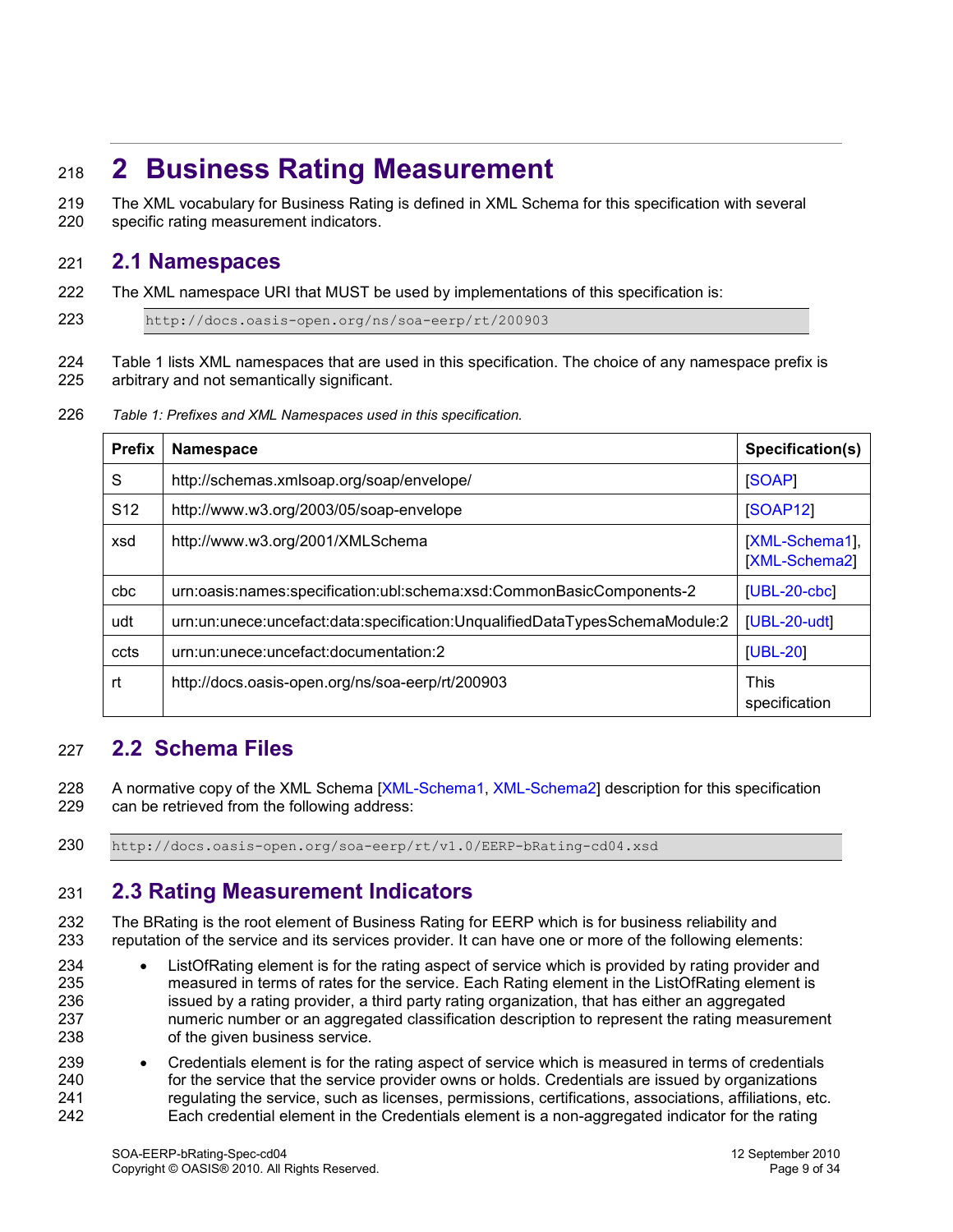243 measurement of the given business service, and it does not provide an aggregated value for the 244 measurement.

<sup>245</sup> • Any additional elements for the rating aspect of service. For example, this could be one or more 246<br><sup>246</sup> elements of Performance:QualityAssertionEvaluation that will provide a mechanism for Service elements of Performance:QualityAssertionEvaluation that will provide a mechanism for Service 247 Rating Entities to render their evaluation for how well the provider fulfills the Quality Assertion(s) 248 of its service.

249 Both the ListOfRating and Credentials elements describe information about the given business service. 250 They are not related however. The Rating element inside the ListOfRating must be issued by a third-party 251 rating organization. The service provider cannot issue a Rating for itself, but can claim what kind of 252 credentials it owns or holds in the Credential elements. The Rating element and Credential element 253 cannot be mixed. A bRating document/message, with a root element of <rt:BRating>, can have either

254 ListOfRating element or Credentials element, or both elements.

#### 255 **Syntax**

```
256 <tt:BRating xmlns:rt="..." ...><br>257 <tt:ListOfRating ...>rt:ListO
257 <tt:ListOfRating ...>rt:ListOfRatingType</rt:ListOfRating> ?<br>258 <tt:Credentials ...>rt:CredentialsType</rt:Credentials> ?
                   258 <rt:Credentials ...>rt:CredentialsType</rt:Credentials> ?
```
- $259$  ...<br>260 </rt:  $\langle$  /rt: BRating >
- 261 The following describes the attributes and elements listed in the schema outlined above:
- 262 /rt:BRating
- 263 The root element of Rating for EERP

#### 264 /rt:BRating/@{any}

265 This is an extensibility mechanism to allow additional attributes, based on schemas, to be added 266 to the element in the future. Unrecognized attributes MAY cause a fault or be silently ignored.

#### 267 /rt:BRating/rt:ListOfRating

268 List of Rating, rating aspect of the service in BRating element, is to hold those Rating elements. It 269 is an optional element and has one or many Rating elements, see Section 3 for more details.

#### 270 /rt:BRating/rt:ListOfRating/@{any}

- 271 This is an extensibility mechanism to allow additional attributes, based on schemas, to be added 272 to the ListOfRating element in the future. Unrecognized attributes MAY cause a fault or be silently 273 ignored.
- 274 /rt:BRating/rt:Credentials
- 275 Credentials element is for credential aspect of the service in which the service provider has such 276 as license, certification, affiliations, associations, etc. It is optional element and has one or many 277 Credential elements, see Section 4 for more details.

#### 278 /rt:BRating/rt:Credentials/@{any}

- 279 This is an extensibility mechanism to allow additional attributes, based on schemas, to be added 280 to the Credentials element in the future. Unrecognized attributes MAY cause a fault or be silently 281 ignored.
- 282 /rt:BRating/rt:BRatingExtension
- 283 BRatingExtension element is an optional element that keeps different (extensible) elements to be 284 specified in the future.
- 285 /rt:BRating/rt:BRatingExtension/{any}

286 This is an extensibility mechanism to allow different (extensible) elements to be specified in the 287 future. Unrecognized elements MAY cause a fault or be silently ignored. This can be one or more 288 elements of /rt:BRaing/rt:BRatingExtension/Performance/QualityAssertionEvaluation for third-289 party Service Rating Entities to provide their evaluation for how well the provider fulfill the Quality<br>290 **Assertion(s)** of this service.  $\overline{A}$ ssertion(s) of this service.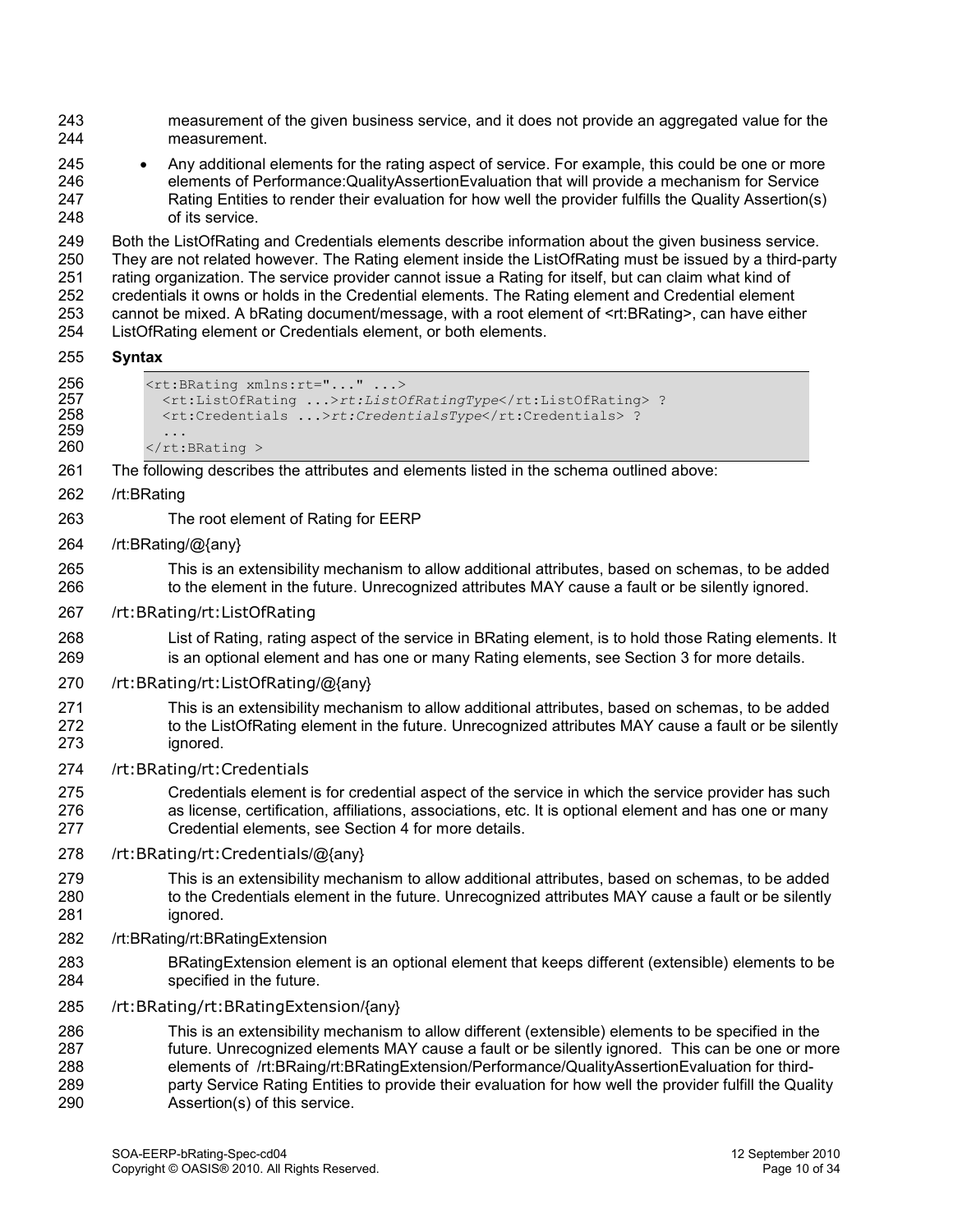# <sup>291</sup>**3 ListOfRating**

292 The ListOfRating element contains the list of Rating issued by a Rating Provider. The Rating Provider is a 293 party unaffiliated with either the requester or the target of the rating request, such as a third party rating 294 organization, given a reference to a particular business service and provider, issues either a number or a 295 classification description for rating. Each Rating element in the ListOfRating has one of the following two 296 elements to represent the rating measurement of the given business service:

- 297 An aggregated number, in <rt:RatingNumeric> **element**
- 298 An aggregated classification description, in <rt:RatingDescription> **element**
- 299 There SHOULD be zero or one ListOfRating element present in the rating of service.

#### 300 **Syntax**

```
301 <tt:ListOfRating xmlns:rt="..." ...><br>302 <tt:Rating Type="..." ... >rt:Q
302 <tt:Rating Type="..." ... >rt:QualityRatingType 303 <tt:RatingIssuer ...>rt:IssuerType
303 Critinating Type- ... ... 21t:Qual<br>303 <rt:RatingIssuer ...>rt:IssuerType<br>304 <rt:IssuerName languageID="...">
304 <tt:IssuerName languageID="...">rt:IssuerNameType</rt:IssuerName> ?<br>305 <tt:IssuerUri ...>rt:RatingUriType</rt:IssuerUri>
                          305 <rt:IssuerUri ...>rt:RatingUriType</rt:IssuerUri> 
306 ...<br>307 ...
307 </rt:RatingIssuer><br>308 <rt:RatingDescript
308 \langlert:RatingDescription languageID="..." ... > 309
309 rt:RatingDescriptionType</rt:RatingDescription> ?<br>310 <rt:RatingNumeric ...>rt:RatingNumericType</rt:Ratin
310 < tt:RatingNumeric ...>rt:RatingNumericType</rt:RatingNumeric> ?<br>311 < tt:RatingDate ...>rt:RatingDateType</rt:RatingDate> ?
311 < tt:RatingDate ...>rt:RatingDateType</rt:RatingDate> ?<br>312 < tt:RatingReferenceUri ...>rt:RatingUriType</rt:Rating>
                       312 <rt:RatingReferenceUri ...>rt:RatingUriType</rt:RatingReferenceUri> ? 
313<br>314
314 \checkmark/rt:Rating> +<br>315 \checkmark/rt:ListOfRating
                315 </rt:ListOfRating>
```
- 316 The following describes the attributes and elements listed in the schema outlined above:
- 317 /rt:BRating/rt:ListOfRating
- 318 List of ratings for a service that has one or more Rating elements.
- 319 /rt:BRating/rt:ListOfRating/rt:Rating
- 320 The Rating element represents a rating measurement of the given business service. The rating 321 measurement is issued by a third party rating organization. This is a required element for the 322 ListOfRating element.
- 323 /rt:BRating/rt:ListOfRating/rt:Rating/@Type
- 324 Type is an optional attribute of Simple Type to identify what kind of Rating element it is.
- 325 /rt:BRating/rt:ListOfRating/rt:Rating/@{any}
- 326 This is an extensibility mechanism to allow additional attributes, based on schemas, to be added 327 to the ListOfRating element in the future. Unrecognized attributes MAY cause a fault or be silently 328 ignored.
- 329 /rt:BRating/rt:ListOfRating/rt:Rating/rt:RatingIssuer
- 330 Issuing organization for this rating includes the issuer name and the URI in the Element. This 331 element is to represent the rating issuer organization. It is a required element for Rating.
- 332 /rt:BRating/rt:ListOfRating/rt:Rating/rt:RatingIssuer/rt:IssuerName
- 333 IssuerName element, Name for the issuing organization for this rating, is an optional element for 334 RatingIssuer.
- 335 /rt:BRating/rt:ListOfRating/rt:Rating/rt:RatingIssuer/rt:IssuerName/@languageID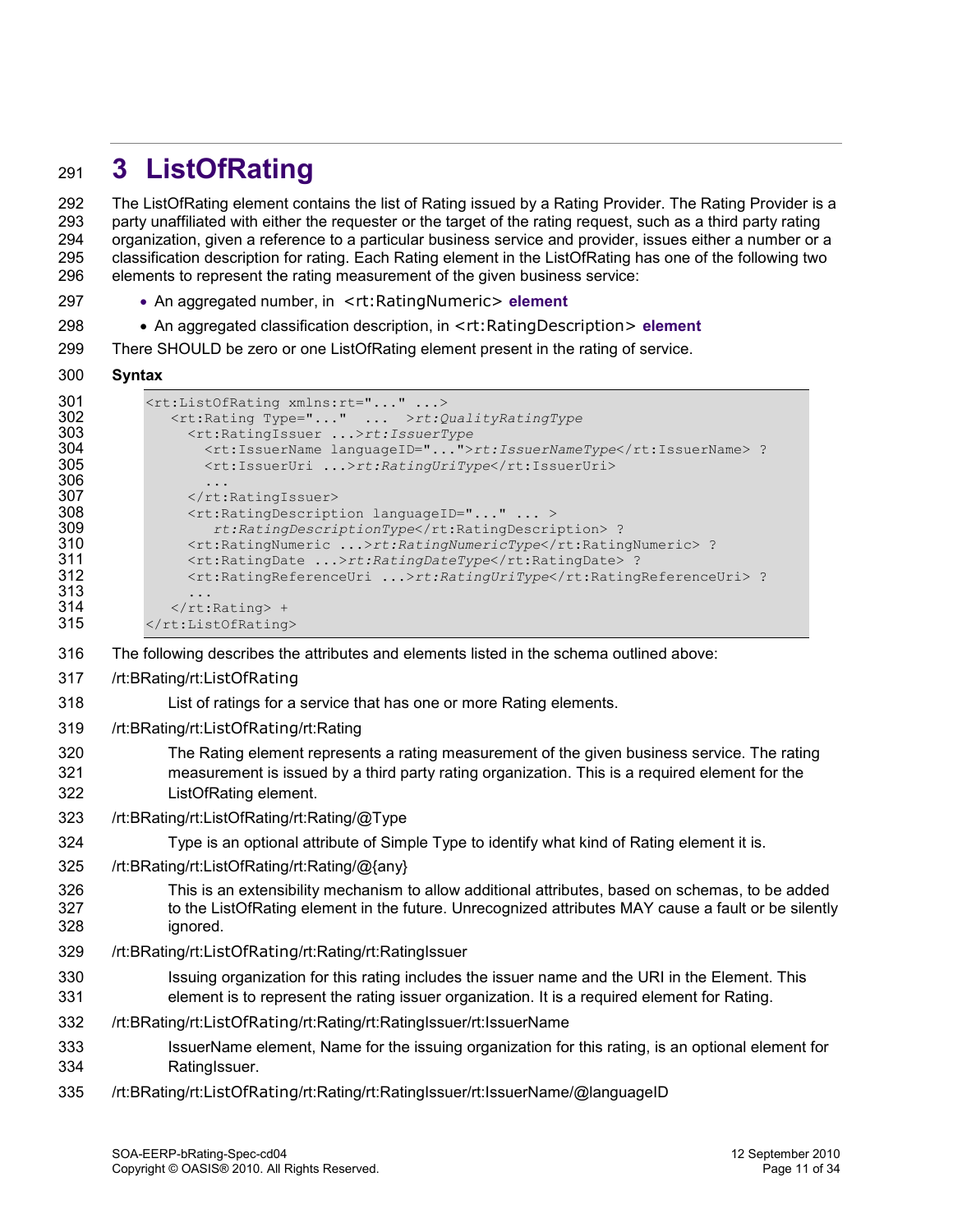336 Language ID is a required attribute in the IssuerName element, using xsd:language type. The 337 value can be those defined in urn:un:unece:uncefact:codelist:specification:5639:1988. 338 /rt:BRating/rt:ListOfRating/rt:Rating/rt:RatingIssuer/rt:IssuerUri 339 It is the URI that represent the issuer organization. It is a required element for RatingIssuer. 340 /rt:BRating/rt:ListOfRating/rt:Rating/rt:RatingIssuer/rt:IssuerUri/@{any} 341 This is an extensibility mechanism to allow additional attributes, based on schemas, to be added 342 to the IssuerUri element in the future. Unrecognized attributes MAY cause a fault or be silently<br>343 ignored. ignored. 344 /rt:BRating/rt:ListOfRating/rt:Rating/rt:RatingDescription 345 Rating description for the rating where the rating can be represented in String format, such as 346 Good, Fair, Average, etc. It is an optional element for Rating. 347 /rt:BRating/rt:ListOfRating/rt:Rating/rt:RatingDescription/@languageID 348 Language ID is a required attribute in the RatingDescription element, using xsd:language type. 349 The value can be found on defined in urn:un:unece:uncefact:codelist:specification:5639:1988. 350 /rt:BRating/rt:ListOfRating/rt:Rating/rt:RatingDescription/@{any} 351 This is an extensibility mechanism to allow additional attributes, based on schemas, to be added 352 to the RatingDescription element in the future. Unrecognized attributes MAY cause a fault or be 353 silently ignored. 354 /rt:BRating/rt:ListOfRating/rt:Rating/rt:RatingNumeric 355 RatingNumeric element, Numeric value for the rating, is an optional element for Rating. 356 /rt:BRating/rt:ListOfRating/rt:Rating/rt:RatingNumeric/@{any} 357 This is an extensibility mechanism to allow additional attributes, based on schemas, to be added 358 to the RatingNumeric element in the future. Unrecognized attributes MAY cause a fault or be 359 silently ignored. 360 /rt:BRating/rt:ListOfRating/rt:Rating/rt:RatingDate 361 RatingDate is the date when this Rating is obtained. It is an optional element for Rating. 362 /rt:BRating/rt:ListOfRating/rt:Rating/rt:RatingDate/@Expired 363 Expired is an optional attribute to indicate this Rating is expired or not. The value of this Expired 364 attribute is set to true means this Rating has been expired as of the RatingDate. 365 /rt:BRating/rt:ListOfRating/rt:Rating/rt:RatingDate/@{any} 366 This is an extensibility mechanism to allow additional attributes, based on schemas, to be added 367 to the RatingDate element in the future. Unrecognized attributes MAY cause a fault or be silently 368 ignored. 369 /rt:BRating/rt:ListOfRating/rt:Rating/rt:RatingReferenceUri 370 RatingReferenceUri, Web page URL or other URI for this rating to reference to, is an optional 371 element for the Rating element. 372 /rt:BRating/rt:ListOfRating/rt:Rating/rt:RatingReferenceUri/@{any} 373 This is an extensibility mechanism to allow additional attributes, based on schemas, to be added 374 to the Rating element in the future. Unrecognized attributes MAY cause a fault or be silently 375 ignored. 376 **Examples**  377 The following non-normative example illustrates the use of List of Rating element. It describes a Rating 378 element that is issued by Better Business Bureau: 379 380 (001) <?xml version="1.0" encoding="utf-8"?><br>381 (002) <ListOfRating xmlns="..." ...> 381 (002) <ListOfRating xmlns="..." ...>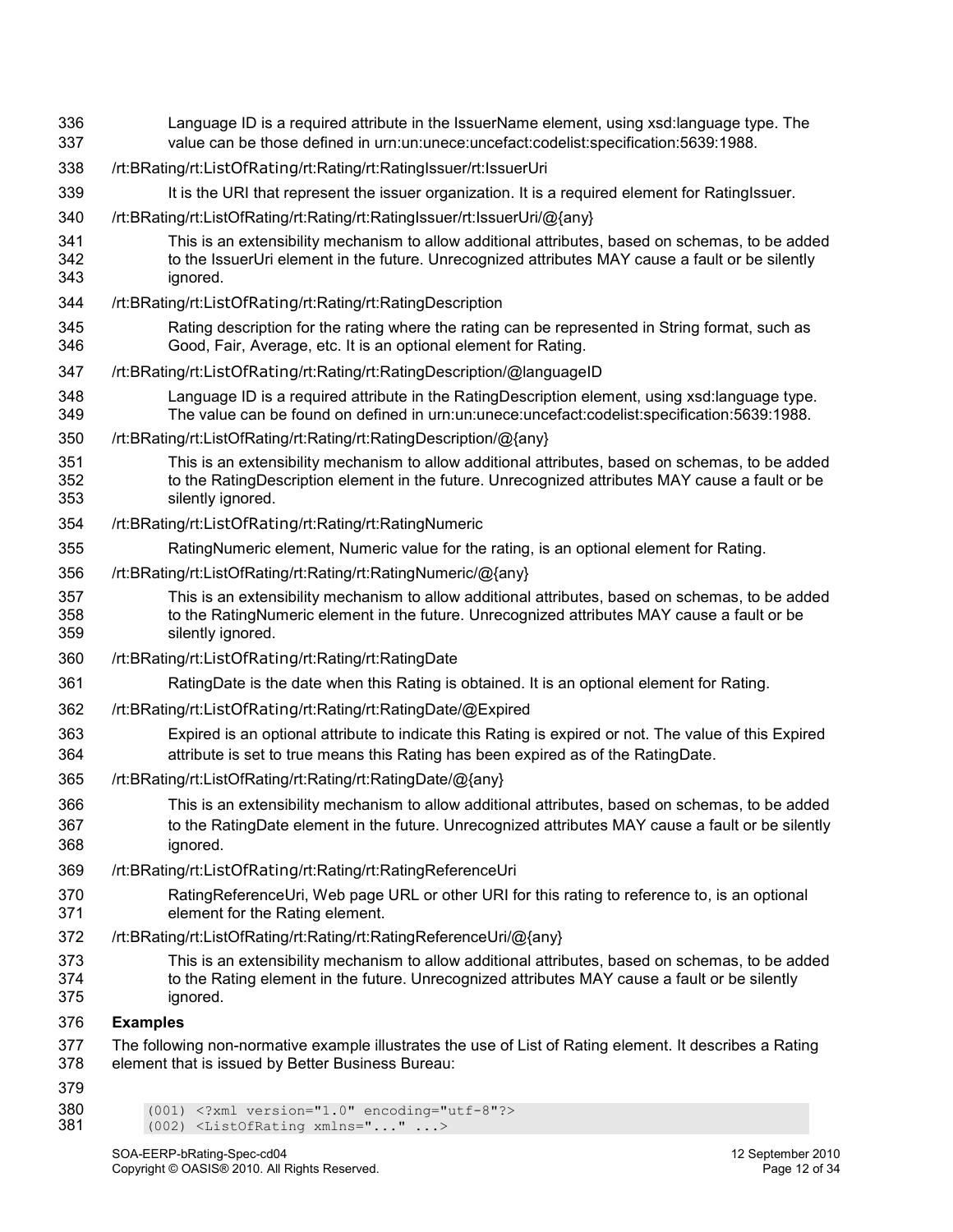| 382 | (003)                  | <rating type="BBB"></rating>                                                                        |
|-----|------------------------|-----------------------------------------------------------------------------------------------------|
| 383 | (004)                  | <ratingissuer></ratingissuer>                                                                       |
| 384 | (005)                  | <issuername languageid="EN">Better Business Bureau, Inc.</issuername>                               |
| 385 | $\langle$ /IssuerName> |                                                                                                     |
| 386 | (006)                  | <issueruri>http://www.bbb.org/business-reviews/ratings/</issueruri>                                 |
| 387 | $\langle$ /IssuerUri>  |                                                                                                     |
| 388 | (007)                  | $\langle$ /RatingIssuer>                                                                            |
| 389 | (008)                  | <ratingdescription languageid="EN">A+</ratingdescription>                                           |
| 390 | (009)                  | <ratingdate>2009-03-08</ratingdate>                                                                 |
| 391 | (010)                  |                                                                                                     |
| 392 |                        | <ratingreferenceuri>http://goldengate.bbb.org/WWWRoot/Report.aspx?site=99&amp;</ratingreferenceuri> |
| 393 |                        | bbb=1116&firm=34825#bbbrating                                                                       |
| 394 | (011)                  | $\langle$ /Rating>                                                                                  |
| 395 |                        | $(012)$                                                                                             |
| 396 |                        |                                                                                                     |
|     |                        |                                                                                                     |

397 The following non-normative example illustrates the use of List of Rating element. It describes a Rating 398 element that is issued by 51Honest.org in China:

| 399 |                                                                                |
|-----|--------------------------------------------------------------------------------|
| 400 | xml version="1.0" encoding="UTF-8"?<br>(001)                                   |
| 401 | $\langle$ BRating xmlns="" ><br>(002)                                          |
| 402 | (003)<br><listofrating></listofrating>                                         |
| 403 | <rating type="51honest"><br/>(004)</rating>                                    |
| 404 | (005)<br><ratingissuer></ratingissuer>                                         |
| 405 | <issuername languageid="zh-CN">农博网</issuername><br>(006)                       |
| 406 | <issueruri>www.51honet.org</issueruri><br>(007)                                |
| 407 | (008)<br>$\langle$ Rating Issuer>                                              |
| 408 | <ratingdescription languageid="zh-CN">信星计划</ratingdescription><br>(009)        |
| 409 | <ratingnumeric>175</ratingnumeric><br>(010)                                    |
| 410 | <ratingdate>2009-03-06</ratingdate><br>(011)                                   |
| 411 | (012)<br><ratingreferenceuri< th=""></ratingreferenceuri<>                     |
| 412 | >http://www.51honest.org/index.jsp?url=detail.credit%3faction=hywzMemberInfo%2 |
| 413 | 6credcode=300001000036803                                                      |
| 414 | <br>(013)                                                                      |
| 415 | $\langle$ /Rating><br>(014)                                                    |
| 416 | $(015)$ $\langle$ /ListOfRating>                                               |
| 417 | $(016)$                                                                        |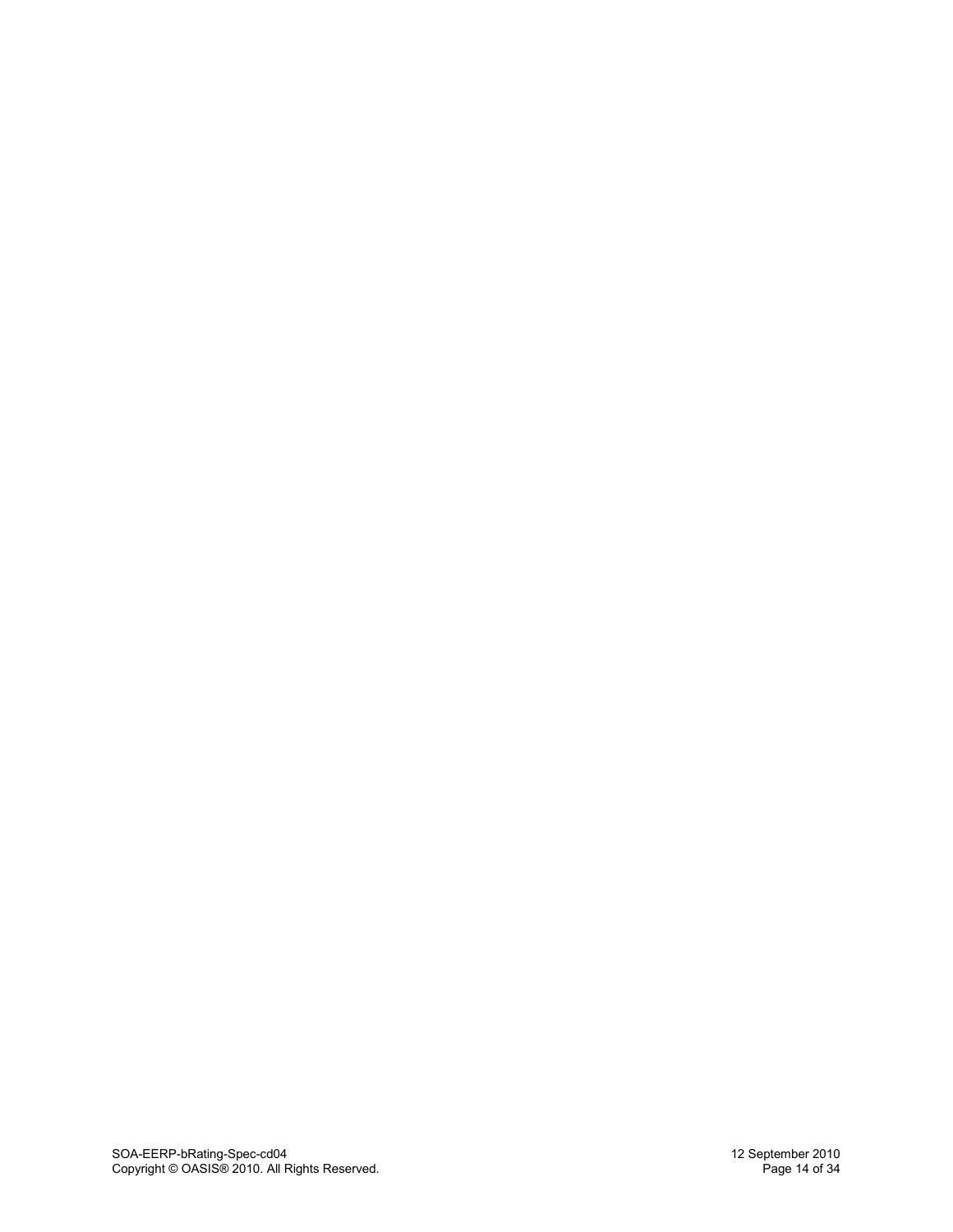# <sup>418</sup>**4 Rating Credentials**

419 The Rating Credentials element for EERP-Rating, describes the credentials held by the service 420 provider with respect to a specific service.

421 Credentials, such as licenses, permissions, certifications, awards, associations, and affiliations, are 422 issued with respect to a service provider and its services by organizations that regulate the service. They 423 are different from the credentials for authentication in the security term. Credentials demonstrate the 424 credibility of a given service offered by a service provider.

- 425 Unlike the Rating element inside the ListOfRating, each credential element in the Credentials element is 426 an independent, non-aggregated indicator for the rating measurement of the given business service.
- 427 There MAY be zero or one Credentials element present in the rating of service.
- 428 **Syntax**

| 429 | <rt:credentials xmlns:bgos=""></rt:credentials>                  |
|-----|------------------------------------------------------------------|
| 430 | <rt:credential>rt:CredentialType</rt:credential>                 |
| 431 | <rt:credentialissuer>rt:IssuerType</rt:credentialissuer>         |
| 432 | <rt:issuername languageid="">rt:IssuerNameType</rt:issuername> ? |
| 433 | <rt:issueruri>rt:RatingUriType</rt:issueruri>                    |
| 434 |                                                                  |
| 435 |                                                                  |
| 436 | <rt:credentialclass languageid=""></rt:credentialclass>          |
| 437 | rt:CredentialClassType ?                                         |
| 438 | <tt:license languageid="">rt:LisenseType ?</tt:license>          |
| 439 | <rt:credentialdate>rt:CredentialDateType</rt:credentialdate>     |
| 440 | <rt:dateissued>rt:DateIssuedType</rt:dateissued> ?               |
| 441 | <tt:expirationdate>rt:ExpirationDateType ?</tt:expirationdate>   |
| 442 | $\langle$ /rt:CredentialDate> ?                                  |
| 443 | <rt:credentialreferenceuri></rt:credentialreferenceuri>          |
| 444 | rt:RatingUriType ?                                               |
| 445 |                                                                  |
| 446 | $\langle$ /rt:Credential> +                                      |
| 447 |                                                                  |
|     |                                                                  |

- 448 The following describes the attributes and elements listed in the schema outlined above:
- 449 /rt:BRating/rt:Credentials
- 450 Credential aspect of the service which the service provider has, including certification, affiliations 451 and associations. It has a list of credential for Credentials.
- 452 /rt:BRating/rt:Credentials/rt:Credential
- 453 The Credential element is for each credential, certification, affiliation or association that the 454 service provider has for the service. This is a required element for the Credentials element.
- 455 /rt:BRating/rt:Credentials/rt:Credential/@Type
- 456 Type of the credential, an optional attribute in the Credential element, using enumeration type, 457 and the value SHOULD be one of the following:
- 458 Affiliation, Association, Award, Certification, License, Membership, Permission, Others
- 459 /rt:BRating/rt:Credentials/rt:Credential/@{any}
- 460 This is an extensibility mechanism to allow additional attributes, based on schemas, to be added 461 to the Credential element in the future. Unrecognized attributes MAY cause a fault or be silently 462 ignored.
- 463 /rt:BRating/rt:Credentials/rt:Credential/rt:CredentialIssuer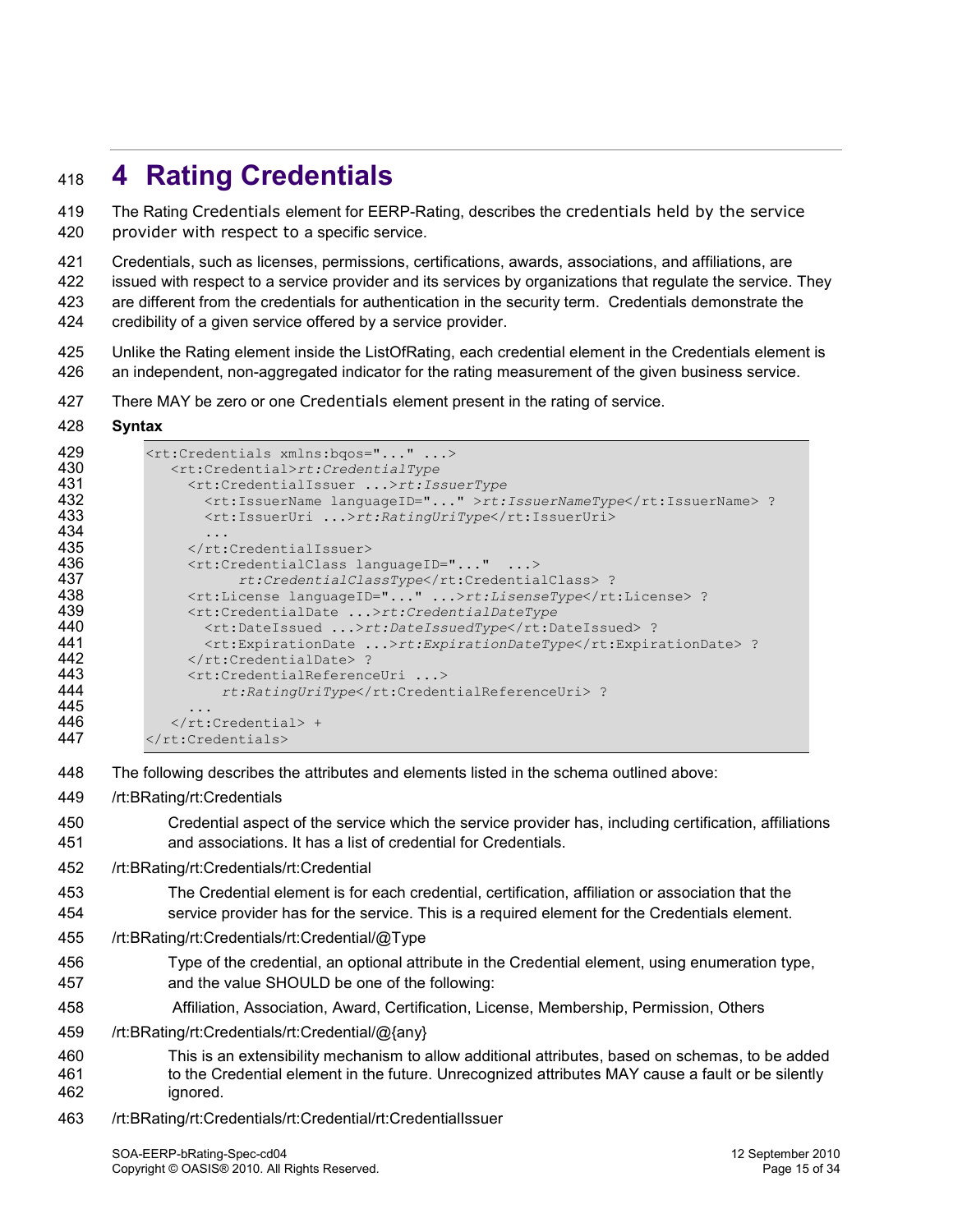| 464<br>465<br>466<br>467 | Credentiallssuer element is for issuing organization for this credential, such as the issuer of<br>certification, association, affiliation or Credential. For example, the Issuer can be AAA, BBB, or<br>State of California, etc. This element is a required element for Credential, which includes the<br>issuer name and the URI that represent this rating issuer organization. |
|--------------------------|-------------------------------------------------------------------------------------------------------------------------------------------------------------------------------------------------------------------------------------------------------------------------------------------------------------------------------------------------------------------------------------|
| 468                      | /rt:BRating/rt:Credentials/rt:Credential/rt:CredentialIssuer/rt:IssuerName                                                                                                                                                                                                                                                                                                          |
| 469<br>470               | IssuerName element, Issuer's name for the issuing organization for this rating or credential, is an<br>optional element for CredentialIssuer.                                                                                                                                                                                                                                       |
| 471                      | /rt:BRating/rt:Credentials/rt:Credential/rt:CredentialIssuer/rt:IssuerName/@languageID                                                                                                                                                                                                                                                                                              |
| 472<br>473               | Language ID is a required attribute in the IssuerName element, using xsd:language type. The<br>value can be those defined in urn:un:unece:uncefact:codelist:specification:5639:1988.                                                                                                                                                                                                |
| 474                      | /rt:BRating/rt:Credentials/rt:Credential/rt:Credentiallssuer/rt:IssuerUri                                                                                                                                                                                                                                                                                                           |
| 475                      | It is the URI that represent the issuer organization. It is a required element for CredentialIssuer.                                                                                                                                                                                                                                                                                |
| 476                      | /rt:BRating/rt:Credentials/rt:Credential/rt:Credentiallssuer/rt:IssuerUri/@{any}                                                                                                                                                                                                                                                                                                    |
| 477<br>478<br>479        | This is an extensibility mechanism to allow additional attributes, based on schemas, to be added<br>to the IssuerUri element in the future. Unrecognized attributes MAY cause a fault or be silently<br>ignored.                                                                                                                                                                    |
| 480                      | /rt:BRating/rt:Credentials/rt:Credential/rt:CredentialIssuer/{any}                                                                                                                                                                                                                                                                                                                  |
| 481<br>482               | This is an extensibility mechanism to allow different (extensible) property or attribute elements to<br>be specified in the future. Unrecognized elements MAY cause a fault or be silently ignored.                                                                                                                                                                                 |
| 483                      | /rt:BRating/rt:Credentials/rt:Credential/rt:CredentialClass                                                                                                                                                                                                                                                                                                                         |
| 484<br>485               | CredentialClass element is the classification of the credential such as five-stars, or golden<br>member. It is an optional element for the Credential. It is an optional element for the Credential.                                                                                                                                                                                |
| 486                      | /rt:BRating/rt:Credentials/rt:Credential/rt:CredentialClass/@languageID                                                                                                                                                                                                                                                                                                             |
| 487<br>488               | Language ID is a required attribute in the CredentialClass element, using xsd:language type. The<br>value can be those defined in urn:un:unece:uncefact:codelist:specification:5639:1988.                                                                                                                                                                                           |
| 489                      | /rt:BRating/rt:Credentials/rt:Credential/rt:CredentialClass/@{any}                                                                                                                                                                                                                                                                                                                  |
| 490<br>491<br>492        | This is an extensibility mechanism to allow additional attributes, based on schemas, to be added<br>to the CredentialClass element in the future. Unrecognized attributes MAY cause a fault or be<br>silently ignored.                                                                                                                                                              |
| 493                      | /rt:BRating/rt:Credentials/rt:Credential/rt:License                                                                                                                                                                                                                                                                                                                                 |
| 494<br>495               | License element, the license number or membership number of the credential, is an optional<br>element for the Credential element.                                                                                                                                                                                                                                                   |
| 496                      | /rt:BRating/rt:Credentials/rt:Credential/rt:License/@languageID                                                                                                                                                                                                                                                                                                                     |
| 497<br>498               | Language ID is a required attribute in the License element, using xsd:language type. The value<br>can be those defined in urn:un:unece:uncefact:codelist:specification:5639:1988.                                                                                                                                                                                                   |
| 499                      | /rt:BRating/rt:Credentials/rt:Credential/rt:License/@{any}                                                                                                                                                                                                                                                                                                                          |
| 500<br>501<br>502        | This is an extensibility mechanism to allow additional attributes, based on schemas, to be added<br>to the License element in the future. Unrecognized attributes MAY cause a fault or be silently<br>ignored.                                                                                                                                                                      |
| 503                      | /rt:BRating/rt:Credentials/rt:Credential/rt:CredentialDate                                                                                                                                                                                                                                                                                                                          |
| 504<br>505<br>506        | CredentialDate element is the date on this credential, including date when this credential, license<br>or certificate is issued and the expiration date for this license or membership. It is an optional<br>element for the Credential element.                                                                                                                                    |
| 507                      | /rt:BRating/rt:Credentials/rt:Credential/rt:CredentialDate/@{any}                                                                                                                                                                                                                                                                                                                   |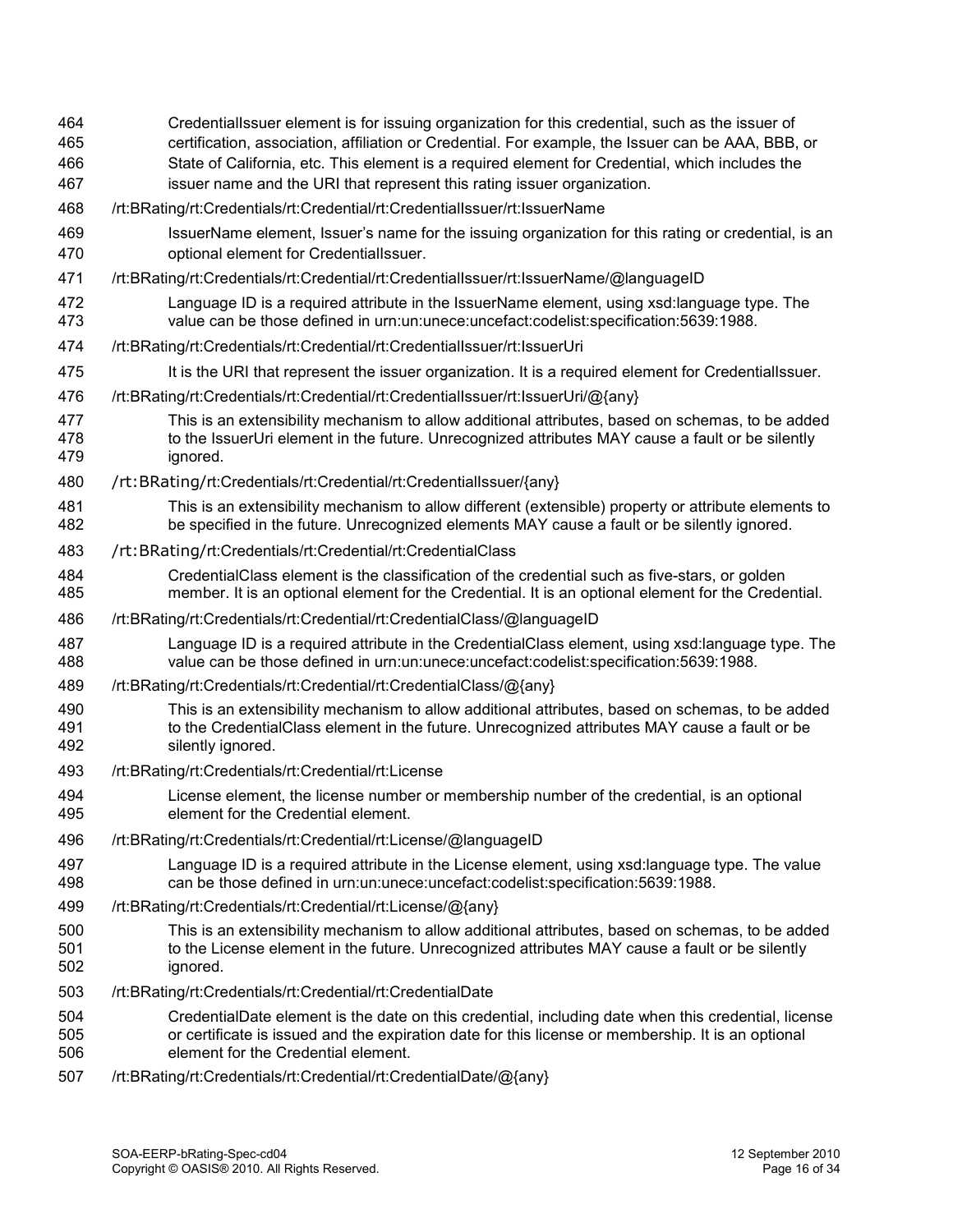- 508 This is an extensibility mechanism to allow additional attributes, based on schemas, to be added 509 to the CredentialDate element in the future. Unrecognized attributes MAY cause a fault or be 510 silently ignored. 511 /rt:BRating/rt:Credentials/rt:Credential/rt:CredentialDate/rt:DateIssued 512 DateIssued element is the date when this credential, license or certificate is issued. It is an 513 optional element for the CredentialDate element. 514 /rt:BRating/rt:Credentials/rt:Credential/rt:CredentialDate/rt:DateIssued/@{any} 515 This is an extensibility mechanism to allow additional attributes, based on schemas, to be added 516 to the DateIssued element in the future. Unrecognized attributes MAY cause a fault or be silently 517 ignored. 518 /rt:BRating/rt:Credentials/rt:Credential/rt:CredentialDate/rt:ExpirationDate 519 ExpirationDate element, Expiration date for this license or membership, is an optional element for 520 the CredentialDate element. 521 /rt:BRating/rt:Credentials/rt:Credential/rt:CredentialDate/rt:ExpirationDate/@{any} 522 This is an extensibility mechanism to allow additional attributes, based on schemas, to be added 523 to the ExpirationDate element in the future. Unrecognized attributes MAY cause a fault or be 524 silently ignored. 525 /rt:BRating/rt:Credentials/rt:Credential/rt:CredentialReferenceUri 526 CredentialReferenceUri element, Web page URL or other URI for this credential reference, is an 527 optional element for Credential. 528 /rt:BRating/rt:Credentials/rt:Credential/rt:CredentialReferenceUri/@{any} 529 This is an extensibility mechanism to allow additional attributes, based on schemas, to be added 530 to the CredentialReferenceUri element in the future. Unrecognized attributes MAY cause a fault 531 or be silently ignored. 532 /rt:BRating/rt:Credentials/rt:Credential/{any} 533 This is an extensibility mechanism to allow different (extensible) property or attribute elements to 534 be specified in the future. Unrecognized elements MAY cause a fault or be silently ignored. 535 **Examples**  536 The following non-normative example illustrates the use of rating Credentials element. It describes the 537 credential of professional license issued by California Board For Professional Engineers And Land credential of professional license issued by California Board For Professional Engineers And Land 538 Surveyors: 539 (001) <?xml version="1.0" encoding="utf-8"?><br>540 (002) <Credentials xmlns="..." ...> 540 (002) <Credentials xmlns="..." ...><br>541 (003) <Credential Type="License" 541 (003) <Credential Type="License"><br>542 (004) <CredentialIssuer> 542 (004) <CredentialIssuer><br>543 (005) <IssuerName lang 543 (005) <IssuerName languageID="EN">California Board For Professional 544 Engineers And Land Surveyors </IssuerName> 544 Engineers And Land Surveyors </IssuerName><br>545 (006) <IssuerUri>http://www.pels.ca 545 (006) <IssuerUri>http://www.pels.ca.gov/</IssuerUri><br>546 (007) </CredentialIssuer> 546 (007) </CredentialIssuer><br>547 (008) <CredentialClass la 547 (008) <CredentialClass languageID="EN">CIVIL ENGINEER</CredentialClass><br>548 (009) <License languageID="EN">42456</License> 548 (009) <License languageID="EN">42456</License><br>549 (010) <CredentialDate> 549 (010) <CredentialDate><br>550 (011) <ExpirationDat 550 (011) <ExpirationDate>2010-03-31</ExpirationDate><br>551 (012) </CredentialDate> 551 (012) </CredentialDate><br>552 (013)  $552$  (013)<br>553 <cred 553 <CredentialReferenceUri>http://www2.dca.ca.gov/pls/wllpub/WLLQRYNA\$LCEV2.Query<br>554 View?P LICENSE NUMBER=42456&amp;P LTE ID=741</CredentialReferenceUri> 554 View?P\_LICENSE\_NUMBER=42456& P\_LTE\_ID=741</CredentialReferenceUri><br>555 (014) </Credential> 555 (014) </Credential><br>556 (015) </Credentials> (015) </Credentials>
- 557 The following non-normative example illustrates the use of rating Credentials element. It describes the 558 credential of member of ASCE: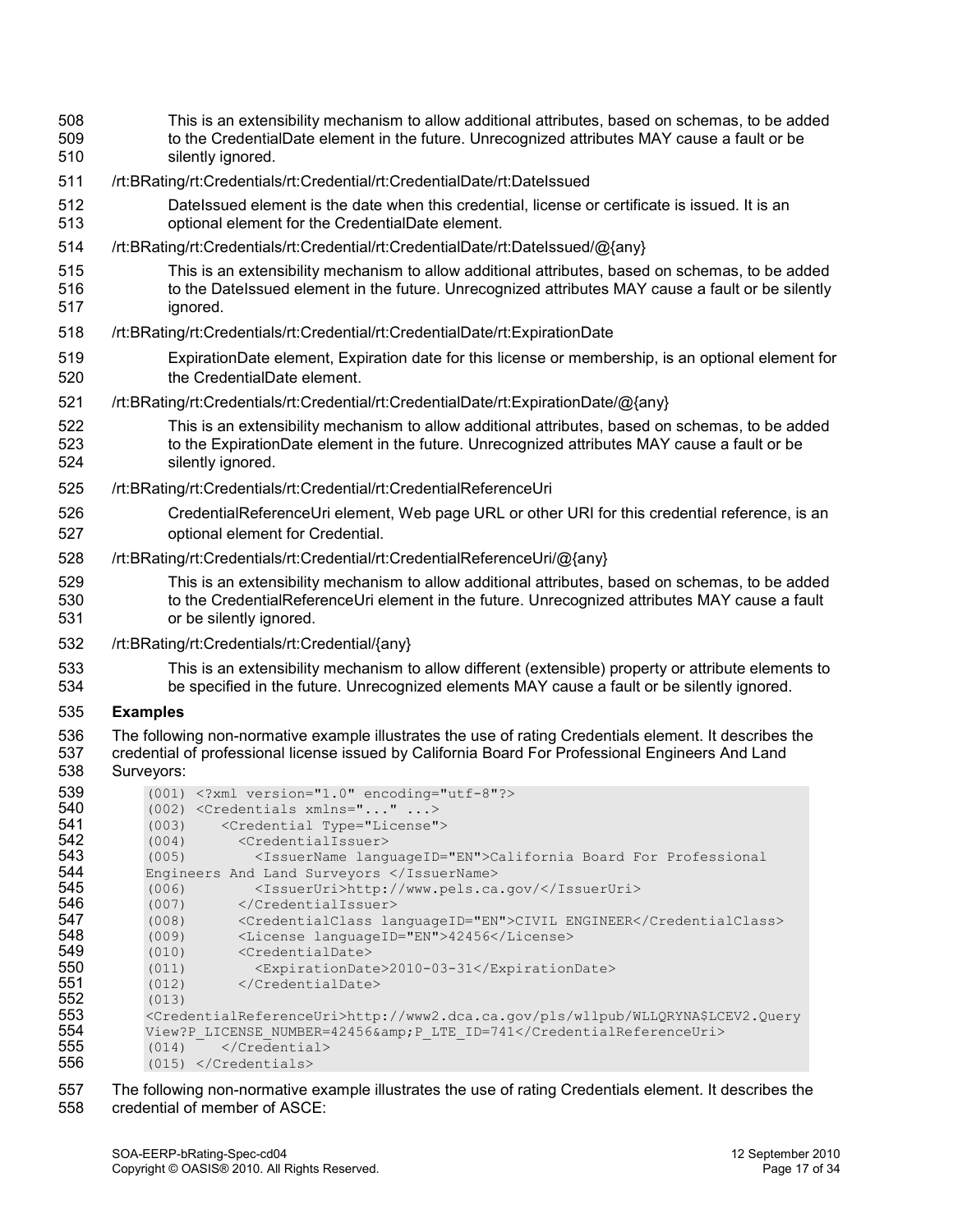| 559 |       | $(001)$ xml version="1.0" encoding="utf-8"?                                  |
|-----|-------|------------------------------------------------------------------------------|
| 560 |       | $(002)$ <credentials xmlns=""></credentials>                                 |
| 561 | (003) | <credential type="Membership"></credential>                                  |
| 562 | (004) | <credentialissuer></credentialissuer>                                        |
| 563 | (005) | <issuername languageid="EN">American Society of Civil Engineers</issuername> |
| 564 |       | $\langle$ /IssuerName>                                                       |
| 565 | (006) | <issueruri>http://www.asce.org/</issueruri>                                  |
| 566 | (007) |                                                                              |
| 567 | (008) | <credentialclass languageid="EN">Member</credentialclass>                    |
| 568 | (009) | <credentialdate></credentialdate>                                            |
| 569 | (010) | <dateissued>1987-08-13</dateissued>                                          |
| 570 | (011) | <expirationdate>2010-12-31</expirationdate>                                  |
| 571 | (012) |                                                                              |
| 572 | (013) |                                                                              |
| 573 |       | $(014)$                                                                      |
|     |       |                                                                              |

#### 574 The following non-normative example illustrates the use of rating Credentials element. It describes the 575 credential of Association type issued by Better Business Bureau, Inc.:

| 576 | $(001)$ xml version="1.0" encoding="utf-8"?                                                     |
|-----|-------------------------------------------------------------------------------------------------|
| 577 | $(002)$ <credentials xmlns=""></credentials>                                                    |
| 578 | <credential type="Association"><br/>(003)</credential>                                          |
| 579 | <credentialissuer><br/>(004)</credentialissuer>                                                 |
| 580 | (005)<br><issuername languageid="EN">Better Business Bureau, Inc.</issuername>                  |
| 581 | $\langle$ /IssuerName>                                                                          |
| 582 | <issueruri>http://goldengate.bbb.org/</issueruri><br>(006)                                      |
| 583 | <br>(007)                                                                                       |
| 584 | <credentialclass languageid="EN">3</credentialclass><br>(008)                                   |
| 585 | <credentialreferenceuri>http://www.res99.com/hotel/10021453-<br/>(009)</credentialreferenceuri> |
| 586 | 102008020.html?ses=1e65c27bad81e82b07a39070fed04d87                                             |
| 587 | <br>(010)                                                                                       |
| 588 | $(011)$                                                                                         |
|     |                                                                                                 |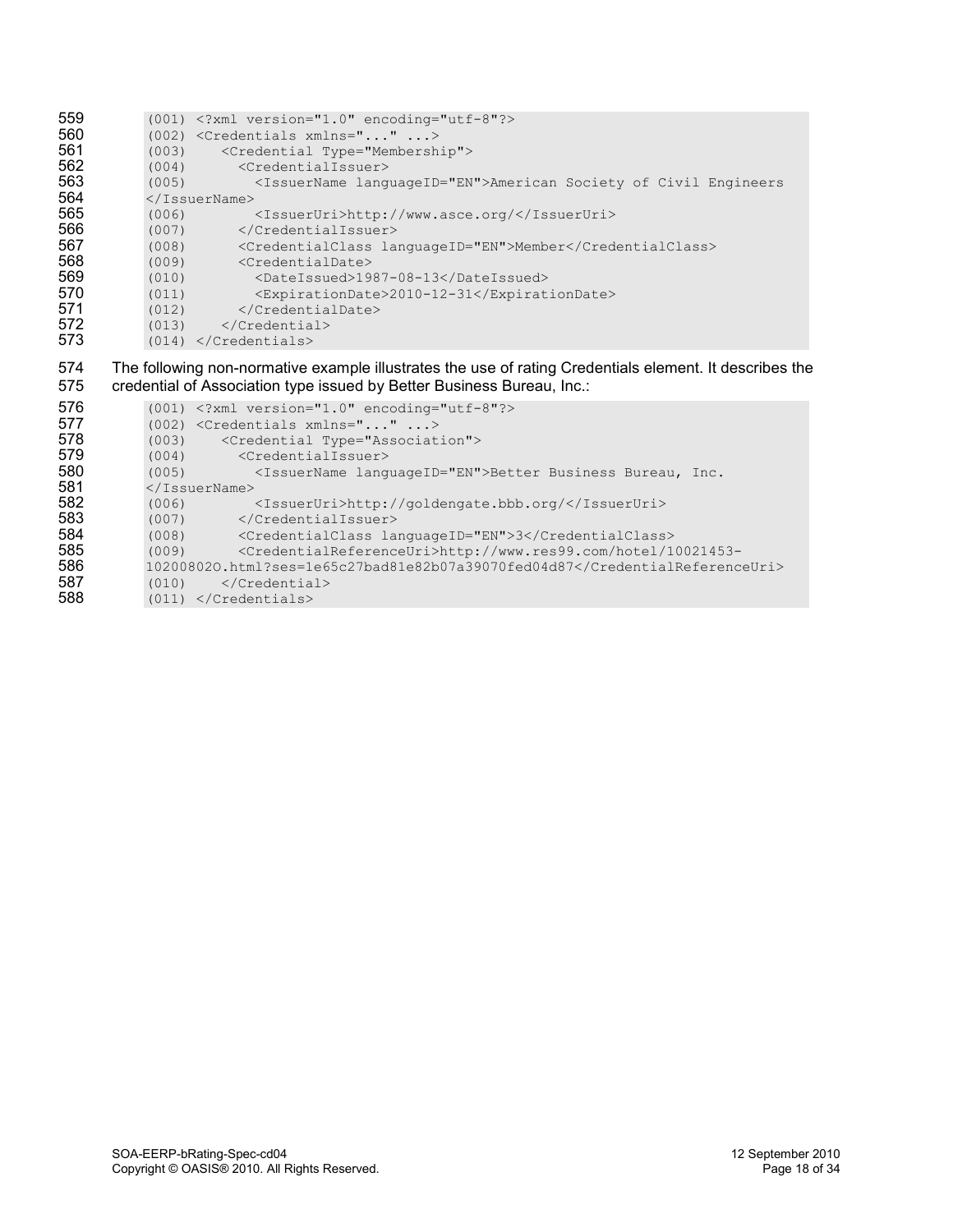### <sup>589</sup>**5 Rating Examples**

590 The examples in this section are non-normative.

### 591 **5.1 Service Rating for an Engineering Service**

- 592 The following example illustrates a Business Rating result of a civil engineering service. The service 593 provider has the following rating and credentials for a service:
- 594 The service is classified as  $A+$  by BBB (Better Business Bureau, Inc.), as of May  $8<sup>th</sup>$ , 2009.
- 595 The service provider holds a civil engineer's professional license as one of credentials, which is issued by<br>596 California Board for Professional Engineers and Land Survevors. This license expiration date is California Board for Professional Engineers and Land Surveyors. This license expiration date is 597 December  $31<sup>st</sup>$ , 2010.
- 598 In additional, the service provider is a member of ASCE (American Society of Civil Engineers since 599 August  $13^{th}$ , 1987. This membership expiration date is December  $31^{st}$ , 2010.
- 600 The following example illustrates the whole Rating document for above ratings:

| 601 | (1)  | xml version="1.0" encoding="UTF-8"?                                       |
|-----|------|---------------------------------------------------------------------------|
| 602 | (2)  | <brating xmlns=""></brating>                                              |
| 603 | (3)  | <listofrating></listofrating>                                             |
| 604 | (4)  | <rating type="BBB"></rating>                                              |
| 605 | (5)  | <ratingissuer></ratingissuer>                                             |
| 606 | (6)  | <issuername languageid="EN">Better Business Bureau, Inc.</issuername>     |
| 607 |      |                                                                           |
| 608 | (7)  | <issueruri>http://www.bbb.org/business-reviews/ratings/</issueruri>       |
| 609 |      |                                                                           |
| 610 | (8)  |                                                                           |
| 611 | (9)  | <ratingdescription languageid="EN">A+</ratingdescription>                 |
| 612 | (10) | <ratingdate>2009-05-08</ratingdate>                                       |
| 613 | (11) | <ratingreferenceuri></ratingreferenceuri>                                 |
| 614 | (12) | http://goldengate.bbb.org/WWWRoot/Report.aspx?site=99&bbb=1116&f          |
| 615 |      | irm=34825#bbbrating                                                       |
| 616 | (13) |                                                                           |
| 617 | (14) |                                                                           |
| 618 | (15) | <credentials></credentials>                                               |
| 619 | (16) | <credential type="License"></credential>                                  |
| 620 | (17) | <credentialissuer></credentialissuer>                                     |
| 621 | (18) | <issuername languageid="EN"></issuername>                                 |
| 622 | (19) | California Board For Professional Engineers And Land Surveyors            |
| 623 | (20) | $\langle$ /IssuerName>                                                    |
| 624 | (21) | <issueruri>http://www.pels.ca.gov/</issueruri>                            |
| 625 | (22) |                                                                           |
| 626 | (23) | <credentialclass languageid="EN">CIVIL ENGINEER</credentialclass>         |
| 627 | (24) | <license languageid="EN">42456</license>                                  |
| 628 | (25) | <credentialdate></credentialdate>                                         |
| 629 | (26) | <expirationdate>2010-12-31</expirationdate>                               |
| 630 | (27) |                                                                           |
| 631 | (28) | <credentialreferenceuri></credentialreferenceuri>                         |
| 632 | (29) | http://www2.dca.ca.gov/pls/wllpub/WLLQRYNA\$LCEV2.QueryView?P LICENSE NUM |
| 633 |      | BER=42456& P LTE ID=741                                                   |
| 634 | (30) |                                                                           |
| 635 | (31) | <credential type="Membership"></credential>                               |
| 636 | (32) | <credentialissuer></credentialissuer>                                     |
| 637 | (33) | <issuername languageid="EN"></issuername>                                 |
| 638 | (34) | American Society of Civil Engineers                                       |
| 639 | (35) | <issueruri>http://www.asce.org/</issueruri>                               |
| 640 | (36) |                                                                           |
| 641 | (37) | <credentialclass languageid="EN">Member</credentialclass>                 |
| 642 | (38) | <credentialdate></credentialdate>                                         |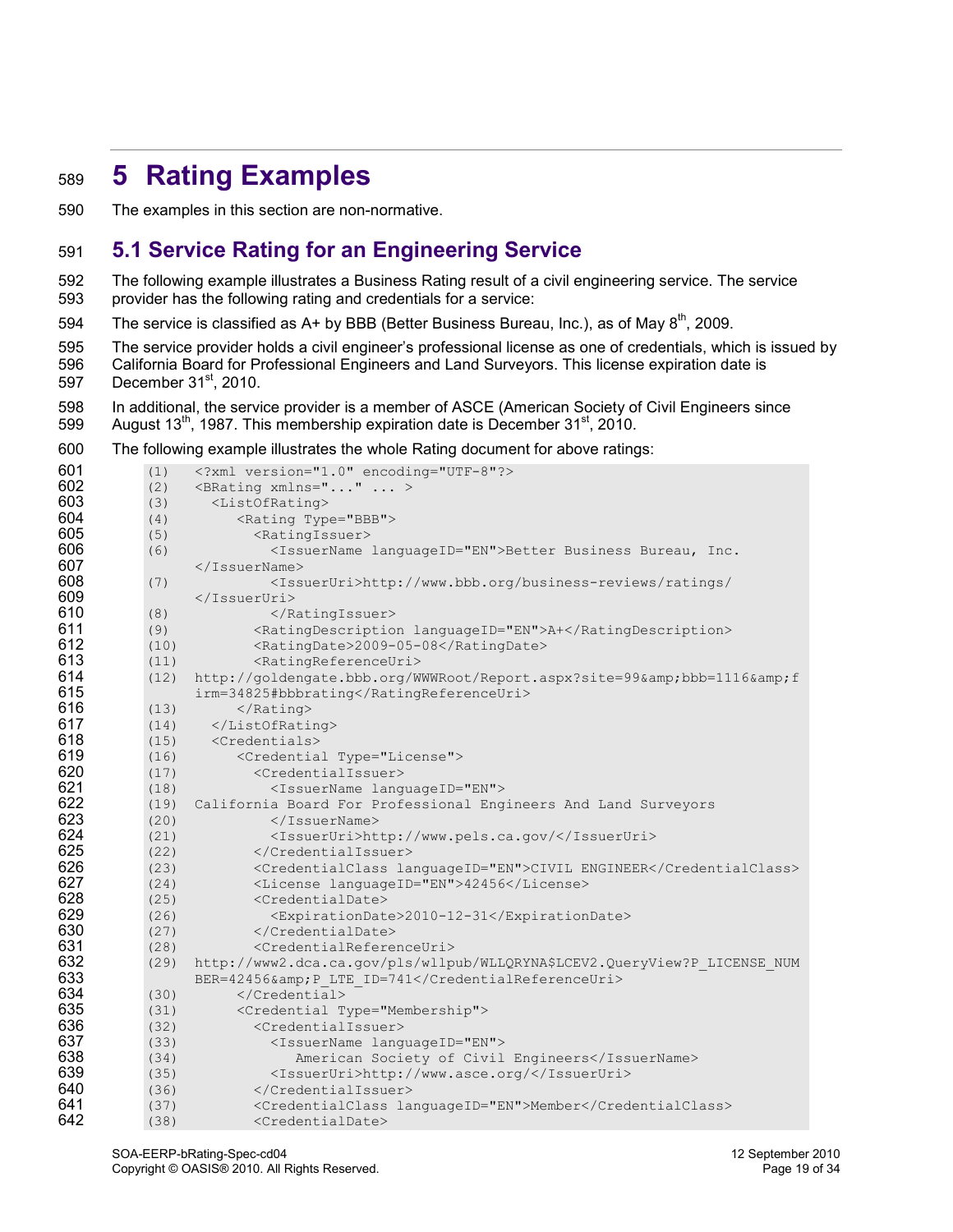643 (39) <DateIssued>1987-08-13</DateIssued>644 (40) <ExpirationDate>2010-12-31</Expiration

```
644 (40) \langleExpirationDate>2010-12-31</ExpirationDate><br>645 (41) \langle/CredentialDate>
```

```
645 (41) \langle/CredentialDate><br>646 (42) \langle/Credential>
```

```
646 (42) \checkmarkCredential><br>647 (43) \checkmark/Credentials>
```

```
647 (43) \langle/Credentials><br>648 (44) \langleBRating>
                (44) </BRating>
```
### **5.2 Service Rating for Gas-Meters Product**

#### 650 This Rating example illustrates the ratings and credentials for gas-meters produced by a fictitious 651 Hangzhou Innover Technology Co. Ltd.

652 The Rating message has the following contents:

- 653 1) Credit rating on this provider is 980.1, rated by 51Honest.org (http://www.51Honest.org ), a third-654 party organization in China
- 655 2) License on gas-meter production is issued in December, 1997, by a department in government 656 that is Zhejiang Bureau of Quality and Technical Supervision in the China 657 (http://www.zjbts.gov.cn/ ).
- 658 3) Certificate on gas-meter product is certificated as the first Dual-Explosion-Proof Certificate in 659 November 1997, Certificate is issued by a third-party organization, National Supervision and 660 Inspection Center for Explosion Protection and Safety of Instrumentation (NEPSI) in Shanghai,<br>661 China (http://www.sipai.com/sitijas/nepsi.asp) China (http://www.sipai.com/sitiias/nepsi.asp)

| 662 | (1)  | xml version="1.0" encoding="UTF-8"?                                                                                                                             |
|-----|------|-----------------------------------------------------------------------------------------------------------------------------------------------------------------|
| 663 | (2)  | <brating xmlns=""></brating>                                                                                                                                    |
| 664 | (3)  | <listofrating></listofrating>                                                                                                                                   |
| 665 | (4)  | <rating type="Credit"></rating>                                                                                                                                 |
| 666 | (5)  | <ratingissuer></ratingissuer>                                                                                                                                   |
| 667 | (6)  | <issuername languageid="zh-CN">信星计划51Honest.org</issuername>                                                                                                    |
| 668 | (7)  | <issueruri>http://www.51Honest.org</issueruri>                                                                                                                  |
| 669 | (8)  |                                                                                                                                                                 |
| 670 | (9)  | <ratingnumeric>980.1</ratingnumeric>                                                                                                                            |
| 671 | (10) | <ratingdate>2009-04-31</ratingdate>                                                                                                                             |
| 672 | (11) | $<$ RatingReferenceUri/>                                                                                                                                        |
| 673 | (12) | $\langle$ /Rating>                                                                                                                                              |
| 674 | (13) |                                                                                                                                                                 |
| 675 | (14) | <credentials></credentials>                                                                                                                                     |
| 676 | (15) | <credential type="License"></credential>                                                                                                                        |
| 677 | (16) | <credentialissuer></credentialissuer>                                                                                                                           |
| 678 | (17) | <issuername languageid="zh-CN">浙江省质量技术监督局</issuername>                                                                                                          |
| 679 | (18) | <issueruri>http://www.zjbts.gov.cn/</issueruri>                                                                                                                 |
| 680 | (19) |                                                                                                                                                                 |
| 681 | (20) | <credentialclass languageid="zh-&lt;/th&gt;&lt;/tr&gt;&lt;tr&gt;&lt;th&gt;682&lt;/th&gt;&lt;th&gt;&lt;/th&gt;&lt;th&gt;CN">中华人民共和国计量器具生产制造许可证</credentialclass> |
| 683 | (21) | <license languageid="en-us">ZJJHJDJ-JL1997120001</license>                                                                                                      |
| 684 | (22) | <credentialdate></credentialdate>                                                                                                                               |
| 685 | (23) | <dateissued>1997-12-01</dateissued>                                                                                                                             |
| 686 | (24) |                                                                                                                                                                 |
| 687 | (25) | $\langle$ /Credential>                                                                                                                                          |
| 688 | (26) | <credential type="Certification"></credential>                                                                                                                  |
| 689 | (27) | <credentialissuer></credentialissuer>                                                                                                                           |
| 690 | (28) | <issuername languageid="en">National Supervision and Inspection</issuername>                                                                                    |
| 691 |      | Center for Explosion Protection and Safety of Instrumentation in                                                                                                |
| 692 |      | Shanghai                                                                                                                                                        |
| 693 | (29) | <issueruri>http://www.sipai.com/sitiias/nepsi.asp</issueruri>                                                                                                   |
| 694 | (30) |                                                                                                                                                                 |
| 695 | (31) | <credentialclass languageid="en">The first Dual-Explosion-Proof</credentialclass>                                                                               |
| 696 |      | Certificate                                                                                                                                                     |
| 697 | (32) | <license languageid="en-us">NEPSI-FB1997110001</license>                                                                                                        |
| 698 | (33) | <credentialdate></credentialdate>                                                                                                                               |
| 699 | (34) | <dateissued>1997-11-01</dateissued>                                                                                                                             |
| 700 | (35) |                                                                                                                                                                 |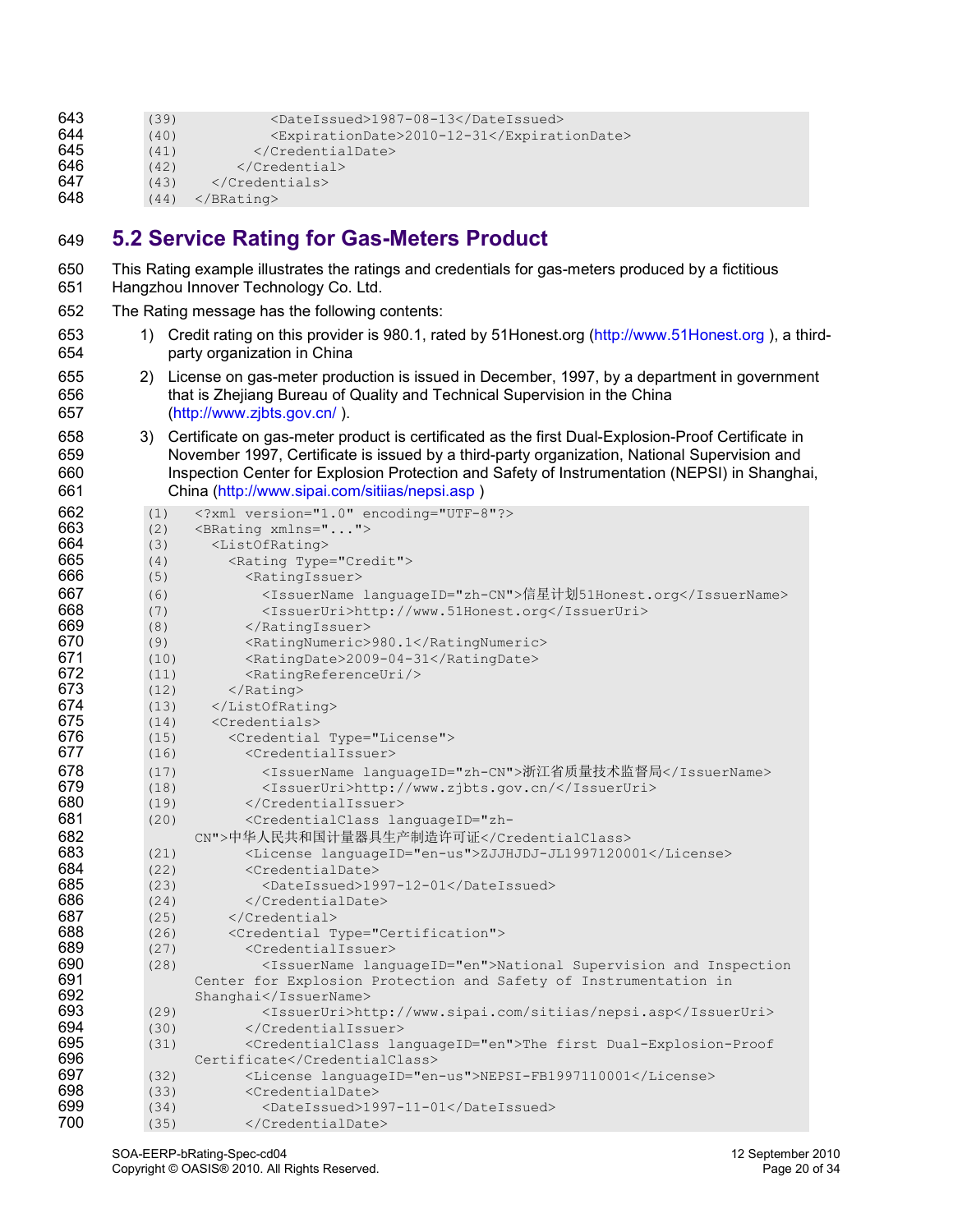| 701 | (36) |                            |
|-----|------|----------------------------|
| 702 | (37) |                            |
| 703 |      | $(38)$ $\langle$ /BRating> |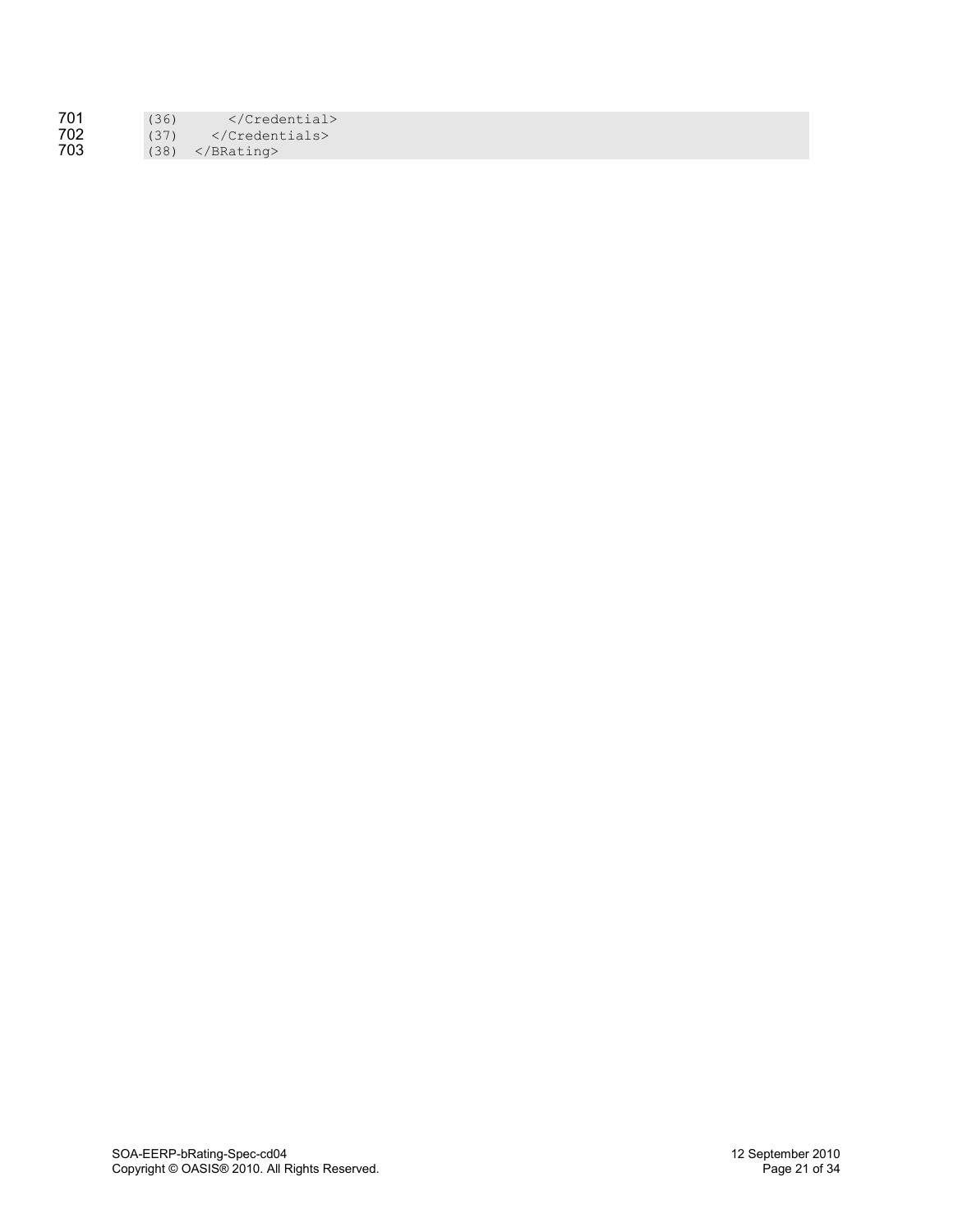704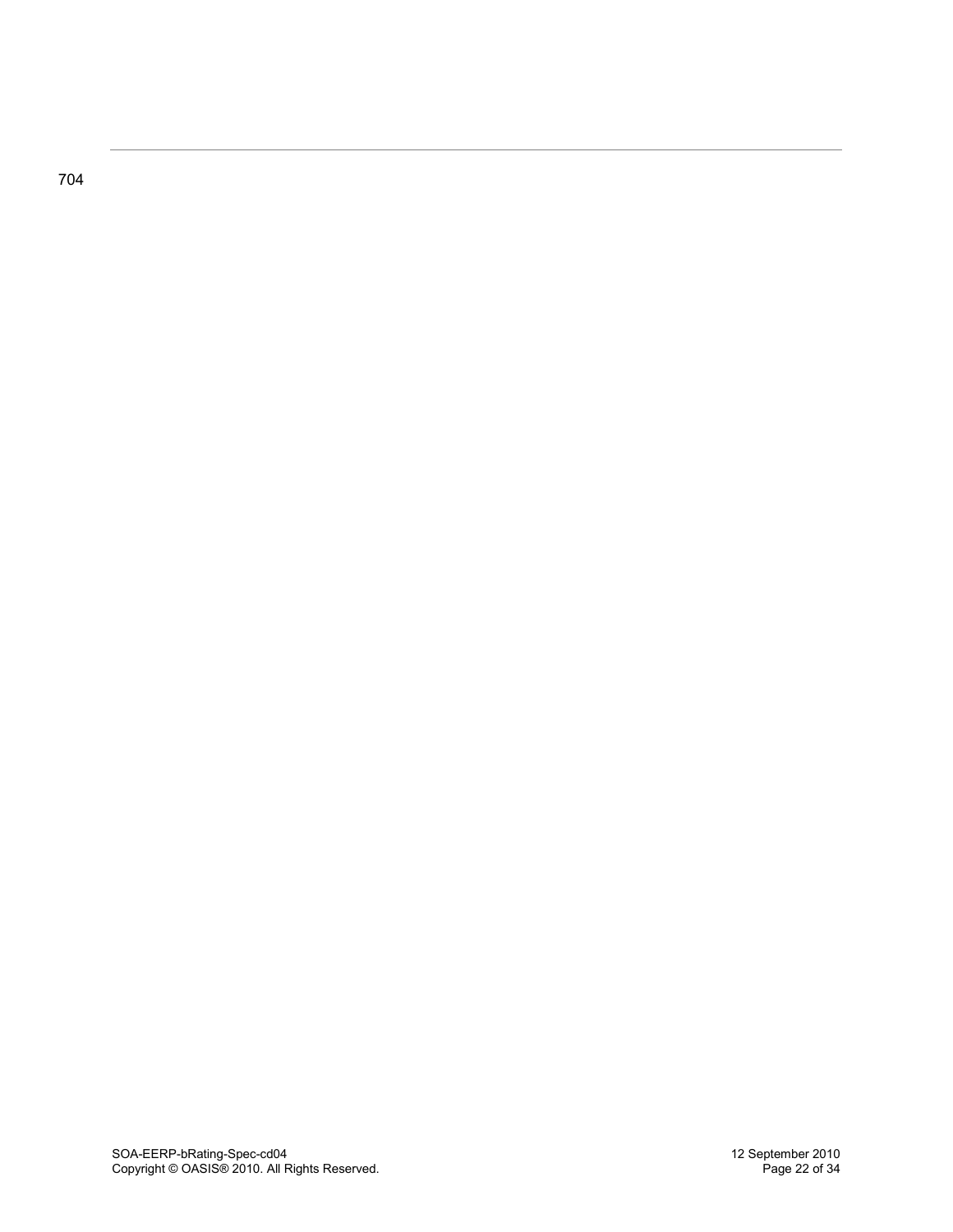### <sup>705</sup>**6 Conformance**

706 An implementation conforms to this specification if it satisfies all of the MUST or REQUIRED level<br>707 requirements defined within this specification. A SOAP Node MUST NOT use the XML namespace

requirements defined within this specification. A SOAP Node MUST NOT use the XML namespace 708 identifier for this specification (listed in Section 1.1) within SOAP Envelopes unless it is compliant with this 709 specification.

- 710 This specification references a number of other specifications (listed in Section 1.4.2). In order to comply
- 711 with this specification, an implementation MUST implement the portions of referenced specifications
- 712 necessary to comply with the required provisions of this specification. Additionally, the implementation of<br>713 the portions of the referenced specifications that are specifically cited in this specification MUST compl
- the portions of the referenced specifications that are specifically cited in this specification MUST comply
- 714 with the rules for those portions as established in the referenced specification.
- 715 Normative text within this specification takes precedence over normative outlines (as described in section
- 716 1.4.1), which in turn take precedence over the XML Schema [XML Schema Part 1, Part 2] and WSDL
- 717 [WSDL 1.1] descriptions. That is, the normative text in this specification further constrains the schemas

718 and/or WSDL that are part of this specification; and this specification contains further constraints on the

- 719 elements defined in referenced schemas.
- 720 The minimum set of information exchange for Business Rating that would allow conforming applications
- 721 to exchange information and satisfy the conformance should have either
- 722 /rt:BRating/rt:ListOfRating/rt:Rating/rt:RatingIssuer/rt:IssuerUri element or
- 723 /rt:BRating/rt:Credentials/rt:Credential/rt:CredentialIssuer/rt:IssuerUri element, like this:

| 724 |       | (001) xml version="1.0" encoding="utf-8"?                                          |
|-----|-------|------------------------------------------------------------------------------------|
| 725 |       | (002) <brating xmlns="http://docs.oasis-open.org/ns/soa-eerp/rt/200903"></brating> |
| 726 | (003) | <listofrating></listofrating>                                                      |
| 727 | (004) | $<$ Rating $>$                                                                     |
| 728 | (005) | <ratingissuer></ratingissuer>                                                      |
| 729 | (006) | <issueruri>http://www.sample-rating-issuer.org</issueruri>                         |
| 730 | (007) | $\langle$ /Rating Issuer>                                                          |
| 731 | (008) | $\cdot$ $\cdot$ $\cdot$                                                            |
| 732 | (009) | $\langle$ /Rating>                                                                 |
| 733 | (010) |                                                                                    |
| 734 |       | $(011)$                                                                            |
|     |       |                                                                                    |

#### 735 Or like this:

| 736 |       | (001) xml version="1.0" encoding="utf-8"?                                          |
|-----|-------|------------------------------------------------------------------------------------|
| 737 |       | (002) <brating xmlns="http://docs.oasis-open.org/ns/soa-eerp/rt/200903"></brating> |
| 738 | (003) | <credentials></credentials>                                                        |
| 739 | (004) | <credential></credential>                                                          |
| 740 | (005) | <credentialissuer></credentialissuer>                                              |
| 741 | (006) | <issueruri>httphttp://www.sample-cred-issuer.com</issueruri>                       |
| 742 | (007) |                                                                                    |
| 743 | (008) | $\cdot$ $\cdot$ $\cdot$                                                            |
| 744 | (009) | $\langle$ /Credential>                                                             |
| 745 | (010) |                                                                                    |
| 746 |       | $(011)$                                                                            |
|     |       |                                                                                    |

#### 747 The following nearly empty artifacts do not conform to this specification:

| 748 | $(001)$ xml version="1.0" encoding="utf-8"?                                          |
|-----|--------------------------------------------------------------------------------------|
| 749 | $(002)$ <brating xmlns="http://docs.oasis-open.org/ns/soa-eerp/rt/200903"></brating> |
| 750 | $(003)$ $\leq$ ListOfRating/>                                                        |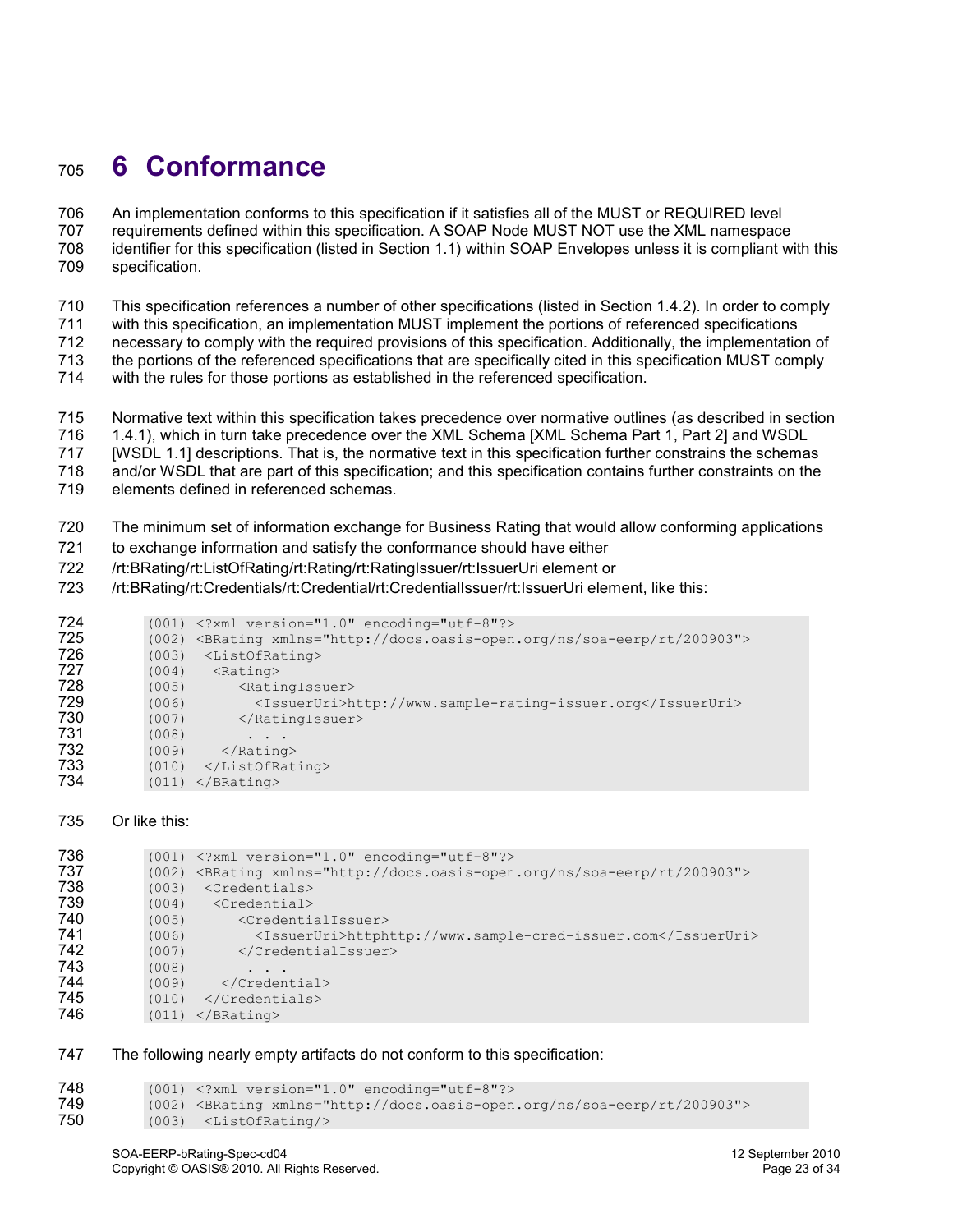- 751 (004) </BRating>
- 752 The following nearly empty artifacts do not conform to this specification, either:

| 753 |  |  |  | $(001)$ xml version="1.0" encoding="utf-8"? |  |
|-----|--|--|--|---------------------------------------------|--|
|-----|--|--|--|---------------------------------------------|--|

- 754 (002) <BRating xmlns="http://docs.oasis-open.org/ns/soa-eerp/rt/200903"><br>755 (003) <Credentials/><br>756 (004) </BRating>
- (003) <Credentials/>
- $(004)$  </BRating>

757 This specification defines a number of extensions; compliant services are NOT REQUIRED to implement 758 those extensions defined in this specification. However, if a service implements an aspect of the 759 specification, it MUST comply with the requirements specified (e.g. related "MUST" statements). If an 760 implementation silently ignores unrecognized attributes where any attribute is allowed, or silently ignores 760 implementation silently ignores unrecognized attributes where any attribute is allowed, or silently ignores<br>761 unrecognized elements where any element is allowed, should be considered as an interoperable unrecognized elements where any element is allowed, should be considered as an interoperable

762 implementation.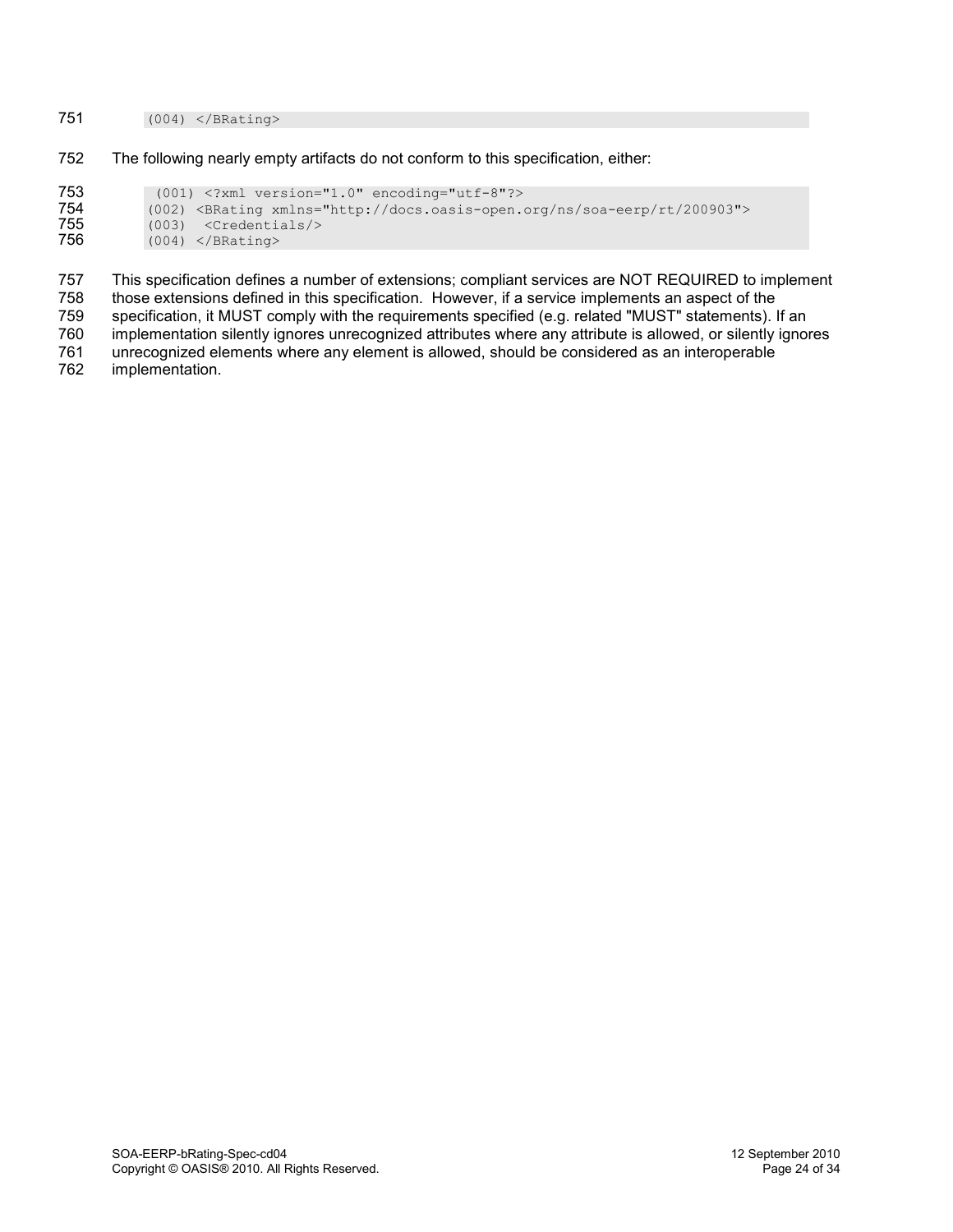# <sup>763</sup>**A. Acknowledgements**

764 The following individuals have participated in the creation of this specification and are gratefully 765 acknowledged:

#### **Participants:** 766<br>767

| 768 | <b>Rex Brooks</b>    | Individual                                          |
|-----|----------------------|-----------------------------------------------------|
| 769 | Szu Chang            | Changfeng Open Standards Platform Software Alliance |
| 770 | <b>William Cox</b>   | Individua                                           |
| 771 | Andy Lee             | Changfeng Open Standards Platform Software Alliance |
| 772 | <b>Carl Mattocks</b> | Individua                                           |
| 773 | Yulin Xu             | Changfeng Open Standards Platform Software Alliance |
| 774 | Paul Yang            | Changfeng Open Standards Platform Software Alliance |
| 775 | James Zhili Zhang    | TIBCO Software Inc.                                 |
| 776 | Hong Zhou            | Changfeng Open Standards Platform Software Alliance |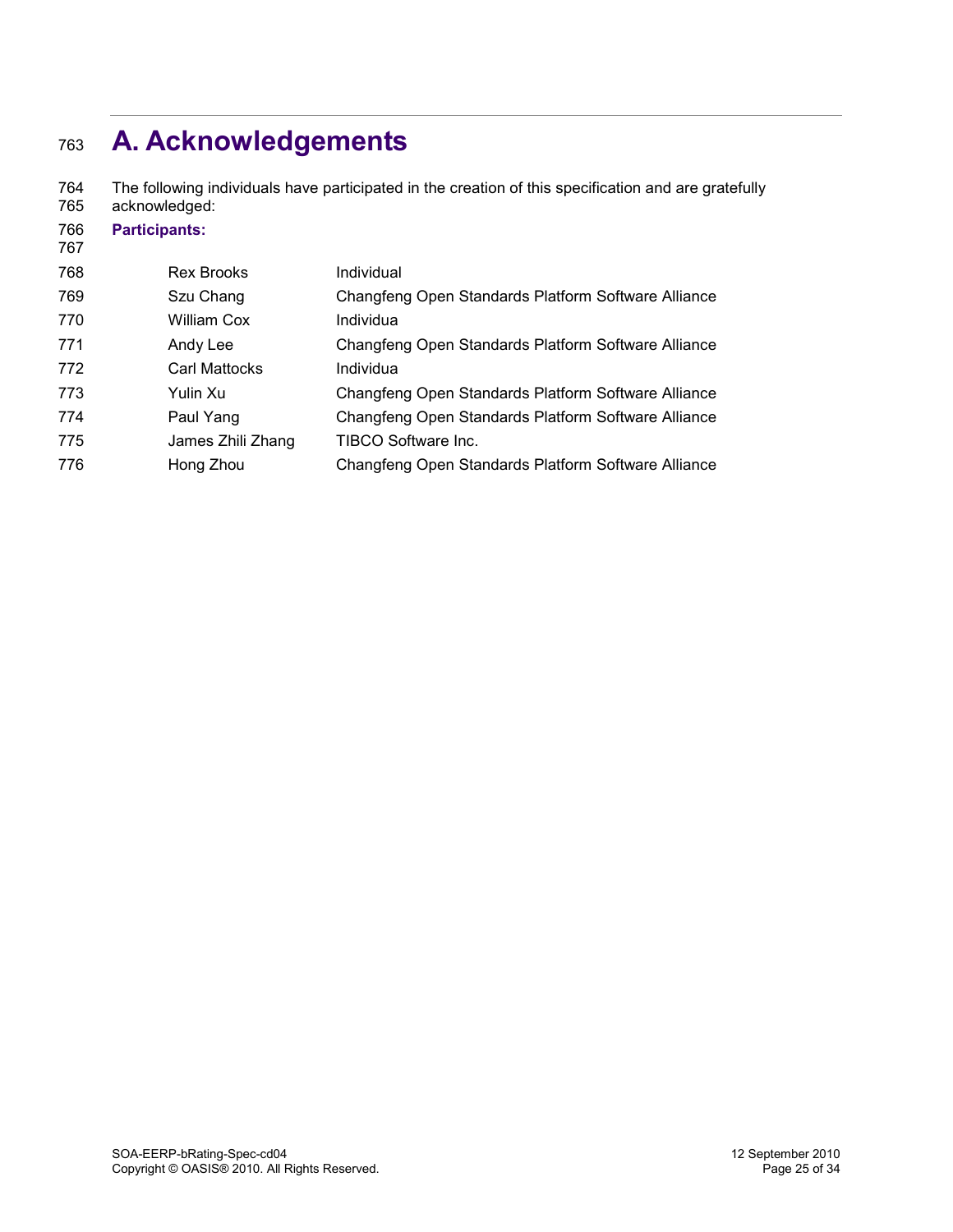### <sup>777</sup>**B. XML Schema for Business Rating**

778 Note: The separate machine readable schema document, listed on Section 2.2, is normative. The text 779 included here is non-normative.

```
780 \leq?xml version="1.0" encoding="UTF-8"?>
781 <!--<br>782 Document Type:
                                         EERP-Rating CD04
              Create On: 09/12/2010
\frac{783}{784}785 --><br>786 <!-<br>787 <!-<br>788 <!-<br>798
           786 <!-- ===== xsd:schema Element With Namespaces Declarations ===== --> 
           787 <!-- ===== Copyright Notice ===== --> 
788 <!--<br>789 OAS
789 OASIS takes no position regarding the validity or scope of any<br>
790 intellectual property or other rights that might be claimed to<br>
791 to the implementation or use of the technology described in th.<br>
792 document or t
              intellectual property or other rights that might be claimed to pertain
              to the implementation or use of the technology described in this
              document or the extent to which any license under such rights
793 might or might not be available; neither does it represent that it has 794 made any effort to identify any such rights. Information on OASIS's
794 made any effort to identify any such rights. Information on OASIS's<br>795 procedures with respect to rights in OASIS specifications can be<br>796 found at the OASIS website. Copies of claims of rights made<br>797 available for
              procedures with respect to rights in OASIS specifications can be
               found at the OASIS website. Copies of claims of rights made
797 available for publication and any assurances of licenses to be made<br>798 available, or the result of an attempt made to obtain a general
798 available, or the result of an attempt made to obtain a general<br>799 license or permission for the use of such proprietary rights by<br>800 implementors or users of this specification, can be obtained fr
              license or permission for the use of such proprietary rights by
800 implementors or users of this specification, can be obtained from<br>801 the OASIS Executive Director.
              the OASIS Executive Director.
802 
803 OASIS invites any interested party to bring to its attention any 804 copyrights, patents or patent applications, or other proprietary
804 copyrights, patents or patent applications, or other proprietary<br>805 rights which may cover technology that may be required to
805 rights which may cover technology that may be required to 1 implement this specification. Please address the informat:<br>807 OASIS Executive Director.
              implement this specification. Please address the information to the
              OASIS Executive Director.
808 
              Copyright (C) OASIS Open 2008-2010. All Rights Reserved.
810<br>811
811 This document and translations of it may be copied and furnished to<br>812 Others, and derivative works that comment on or otherwise explain
812 others, and derivative works that comment on or otherwise explain<br>813 it or assist in its implementation may be prepared, copied,<br>814 published and distributed, in whole or in part, without restriction
              it or assist in its implementation may be prepared, copied,
814 published and distributed, in whole or in part, without restriction of 815 any kind, provided that the above copyright notice and this
815 any kind, provided that the above copyright notice and this<br>816 baragraph are included on all such copies and derivative wo:
816 paragraph are included on all such copies and derivative works.<br>817 However, this document itself may not be modified in any way,
817 However, this document itself may not be modified in any way, 818 such as by removing the copyright notice or references to OAS
818 such as by removing the copyright notice or references to OASIS,<br>819 except as needed for the purpose of developing OASIS
819 except as needed for the purpose of developing OASIS<br>820 specifications, in which case the procedures for cop
              specifications, in which case the procedures for copyrights defined
               in the OASIS Intellectual Property Rights document must be
              followed, or as required to translate it into languages other than
              English.
821<br>822<br>823<br>825<br>826
              The limited permissions granted above are perpetual and will not be
              revoked by OASIS or its successors or assigns.
827<br>828<br>829
              This document and the information contained herein is provided on
829 an "AS IS" basis and OASIS DISCLAIMS ALL WARRANTIES, 830 EXPRESS OR IMPLIED, INCLUDING BUT NOT LIMITED TO ANY
830 EXPRESS OR IMPLIED, INCLUDING BUT NOT LIMITED TO ANY 831 WARRANTY THAT THE USE OF THE INFORMATION HEREIN
831 WARRANTY THAT THE USE OF THE INFORMATION HEREIN<br>832 WILL NOT INFRINGE ANY RIGHTS OR ANY IMPLIED
832 MILL NOT INFRINGE ANY RIGHTS OR ANY IMPLIED<br>833 MARRANTIES OF MERCHANTABILITY OR FITNESS FO<br>834 PARTICULAR PURPOSE.
              WARRANTIES OF MERCHANTABILITY OR FITNESS FOR A
              PARTICULAR PURPOSE.
835 --><br>836 <xs<br>837 ope
           836 <xsd:schema xmlns:xsd="http://www.w3.org/2001/XMLSchema" xmlns="http://docs.oasis-
837 open.org/ns/soa-eerp/rt/200903" xmlns:eerp="http://docs.oasis-open.org/ns/soa-eerp/rt/200903"<br>838 mlns:cbc="urn:oasis:names:specification:ubl:schema:xsd:CommonBasicComponents-2"
838 xmlns:cbc="urn:oasis:names:specification:ubl:schema:xsd:CommonBasicComponents-2"
839 xmlns:udt="urn:un:unece:uncefact:data:specification:UnqualifiedDataTypesSchemaModule:2"<br>840 xmlns:xs="http://www.w3.org/2001/XMLSchema" xmlns:rt="http://docs.oasis-open.org/ns/soa
840 xmlns:xs="http://www.w3.org/2001/XMLSchema" xmlns:rt="http://docs.oasis-open.org/ns/soa-<br>841 eerp/rt/200903" targetNamespace="http://docs.oasis-open.org/ns/soa-eerp/rt/200903"
841 eerp/rt/200903" targetNamespace="http://docs.oasis-open.org/ns/soa-eerp/rt/200903"
           842 elementFormDefault="qualified" attributeFormDefault="unqualified" version="1.0"> 
              \leq!-- ==== Imports =
```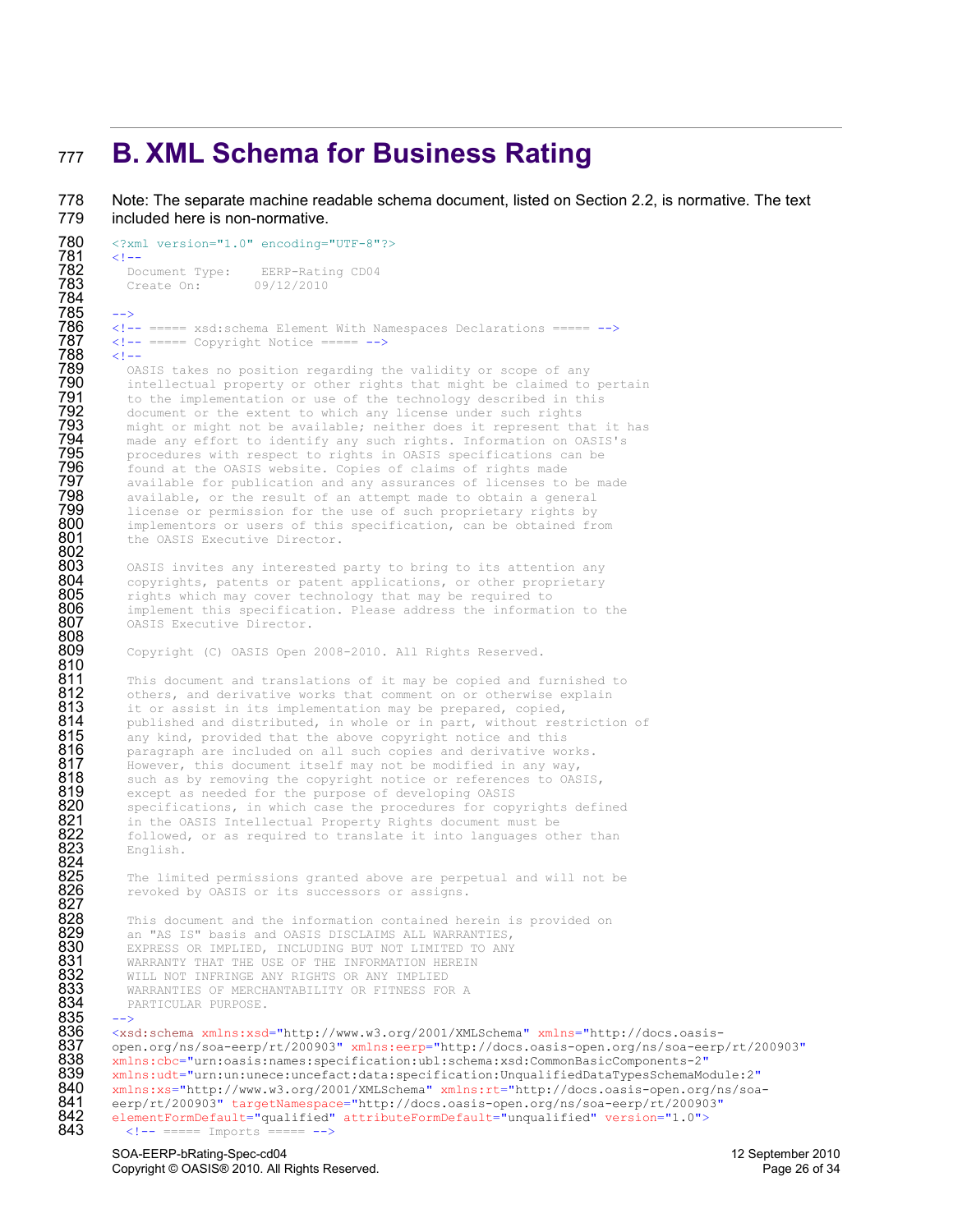844 <xsd:import namespace="urn:oasis:names:specification:ubl:schema:xsd:CommonBasicComponents-2"<br>845 schemaLocation="http://docs.oasis-open.org/ubl/os-UBL-2.0/xsd/common/UBL-CommonBasicComponents 845 schemaLocation="http://docs.oasis-open.org/ubl/os-UBL-2.0/xsd/common/UBL-CommonBasicComponents-<br>846 2.0.xsd"/><br>847 <xsd:import  $2.0.xsd"$ /> 847 <xsd:import<br>848 namespace="ur 848 namespace="urn:un:unece:uncefact:data:specification:UnqualifiedDataTypesSchemaModule:2"<br>849 schemaLocation="http://docs.oasis-open.org/ubl/os-UBL-849 schemaLocation="http://docs.oasis-open.org/ubl/os-UBL-<br>850 2.0/xsd/common/UnqualifiedDataTypeSchemaModule-2.0.xsd 850 2.0/xsd/common/UnqualifiedDataTypeSchemaModule-2.0.xsd"/><br>851 <!-- ===== Root Element ===== --><br>852 <xsd:element name="BRating" type="BRatingType"><br>853 <xsd:annotation> <!-- ===== Root Element ===== --> 852 <xsd:element name="BRating" type="BRatingType"> 853 <xsd:annotation><br>854 <xsd:documenta 854 <xsd:documentation>The BRating is the root element of Business Rating for EERP which is for<br>855 business reliability and reputation of the service and its services provider. It has both 855 business reliability and reputation of the service and its services provider. It has both 856 ListOfRating and Credentials elements which are indicators to represent for business relige 857 and reputation of the servic ListOfRating and Credentials elements which are indicators to represent for business reliability 857 and reputation of the service and its services provider.  $\langle x \rangle$  /xsd:documentation><br>858  $\langle x \rangle$  /xsd:annotation>  $858$   $\leq$ /xsd:annotation><br>859  $\leq$ /xsd:element> 859 </xsd:element><br>860 <!-- ===== Ele 860 <!-- ===== Element Declarations ===== --><br>861 <xsd:element name="Credential" type="Cred 861 <xsd:element name="Credential" type="CredentialType"><br>862 <xsd:annotation> 862 <xsd:annotation><br>863 <xsd:documenta  $863$  <xsd:documentation>The Credential element is for each credential, certification,<br> $864$  affiliation or association that the service provider has for the service. </xsd:docume 864 affiliation or association that the service provider has for the service.  $\langle x\hat{z}\rangle$  -  $\langle x\hat{z}\rangle$  annotation  $\rangle$ 865 </xsd:annotation><br>866 </xsd:element><br>867 <xsd:element name=" 866 </xsd:element> 867 <xsd:element name="CredentialClass" type="CredentialClassType"><br>868 <xsd:annotation> 868 <xsd:annotation><br>869 <xsd:documenta<br>870 five-stars, or golde 869 <xsd:documentation>CredentialClass element is the classification of the credential such as 870 five-stars, or golden member.  $\langle x \rangle$  /xsd:documentation> 871 </xsd:annotation><br>872 </xsd:element> 872 </xsd:element><br>873 <xsd:element n<br>874 <xsd:annotat: 873 <xsd:element name="CredentialDate" type="CredentialDateType"> 874 <xsd:annotation><br>875 <xsd:documenta 875  $\leq$   $\times$ sd:documentation>CredentialDate element is the date on this credential, including date<br>876 when this credential, license or certificate is issued and the expiration date for this licens 876 when this credential, license or certificate is issued and the expiration date for this license 877 or membership.  $\langle x \rangle$ sd:documentation> 877 or membership. </xsd:documentation><br>878 </xsd:annotation> 878  $\langle x \rangle$  /xsd:annotation><br>879  $\langle x \rangle$ sd:element> 879 </xsd:element><br>880 <xsd:element na 880 <xsd:element name="CredentialIssuer" type="IssuerType"><br>881 <xsd:annotation> 881 <xsd:annotation><br>882 <xsd:documenta 882  $\leq x$ sd:documentation>Name of affiliations or associations $\leq x$ sd:documentation><br>883  $\leq x$ sd:annotation> 883  $\langle x \rangle$  /xsd:annotation><br>884  $\langle x \rangle$ sd:element> 884 </xsd:element><br>885 <xsd:element n 885 <xsd:element name="Credentials" type="CredentialsType"><br>886 <xsd:annotation> 886 <xsd:annotation><br>887 <xsd:documenta 887  $\leq$   $\times$  sd:documentation>The Rating Credentials element for EERP-Rating, describes the 888 credentials held by the service provider with respect to a specific service. 888 credentials held by the service provider with respect to a specific service.<br>889 Credentials may be issued with respect to a service provider and service by 889 Credentials may be issued with respect to a service provider and service by third-party<br>890 Organizations, such as licenses, permissions, certifications, awards, associations, and 890 organizations, such as licenses, permissions, certifications, awards, associations, and<br>891 affiliations. 891 affiliations.<br>892 </xsd:documen 892  $\langle x \rangle$  /xsd:documentation><br>893  $\langle x \rangle$  /xsd:annotation 893  $\langle x \rangle$  /xsd:annotation><br>894  $\langle x \rangle$ sd:element> 894 </xsd:element><br>895 <xsd:element n 895  $\langle x \text{sd:element name} = "DateIssued" \text{type} = "DateIssuedType" \rangle$ <br>896  $\langle x \text{sd:annotation} \rangle$ 896 <xsd:annotation><br>897 <xsd:documenta 897  $\leq$ xsd:documentation>The date when this credential, license or certificate was<br>898 issued</xsd:documentation> 898 issued</xsd:documentation><br>899 </xsd:annotation> 899  $\langle x \rangle$  /xsd:annotation><br>900  $\langle x \rangle$  /xsd:element> 900 </xsd:element><br>901 <xsd:element\_n 901 <xsd:element name="ExpirationDate" type="ExpirationDateType"><br>902 <xsd:annotation> 902 <xsd:annotation><br>903 <xsd:documenta 903  $\langle xsd: documentation \rangle$ Expiration date for this license or membership $\langle xsd: documentation \rangle$ <br>904  $\langle xsd: annotation \rangle$ 904  $\langle x \rangle$  /xsd:annotation><br>905  $\langle x \rangle$  /xsd:element> 905 </xsd:element><br>906 <xsd:element n 906 <xsd:element name="IssuerName" type="IssuerNameType"> 907 <xsd:annotation><br>908 <xsd:documentation> 908  $\leq$ xsd:documentation>Name for the issuing organization for the rating or 909 credential</a></a>sd:documentation> 909 credential</xsd:documentation><br>910 </xsd:annotation> 910 </xsd:annotation><br>911 </xsd:element> 911 </xsd:element><br>912 <xsd:element\_n 912 <xsd:element name="IssuerUri" type="RatingUriType"><br>913 <xsd:annotation> 913 <xsd:annotation><br>914 <xsd:documenta 914 <xsd:documentation>the URI that represent the issuer organization. </xsd:documentation><br>915 </xsd:annotation> 915  $\langle x \rangle$  /xsd:annotation><br>916  $\langle x \rangle$ sd:element> 916 </xsd:element>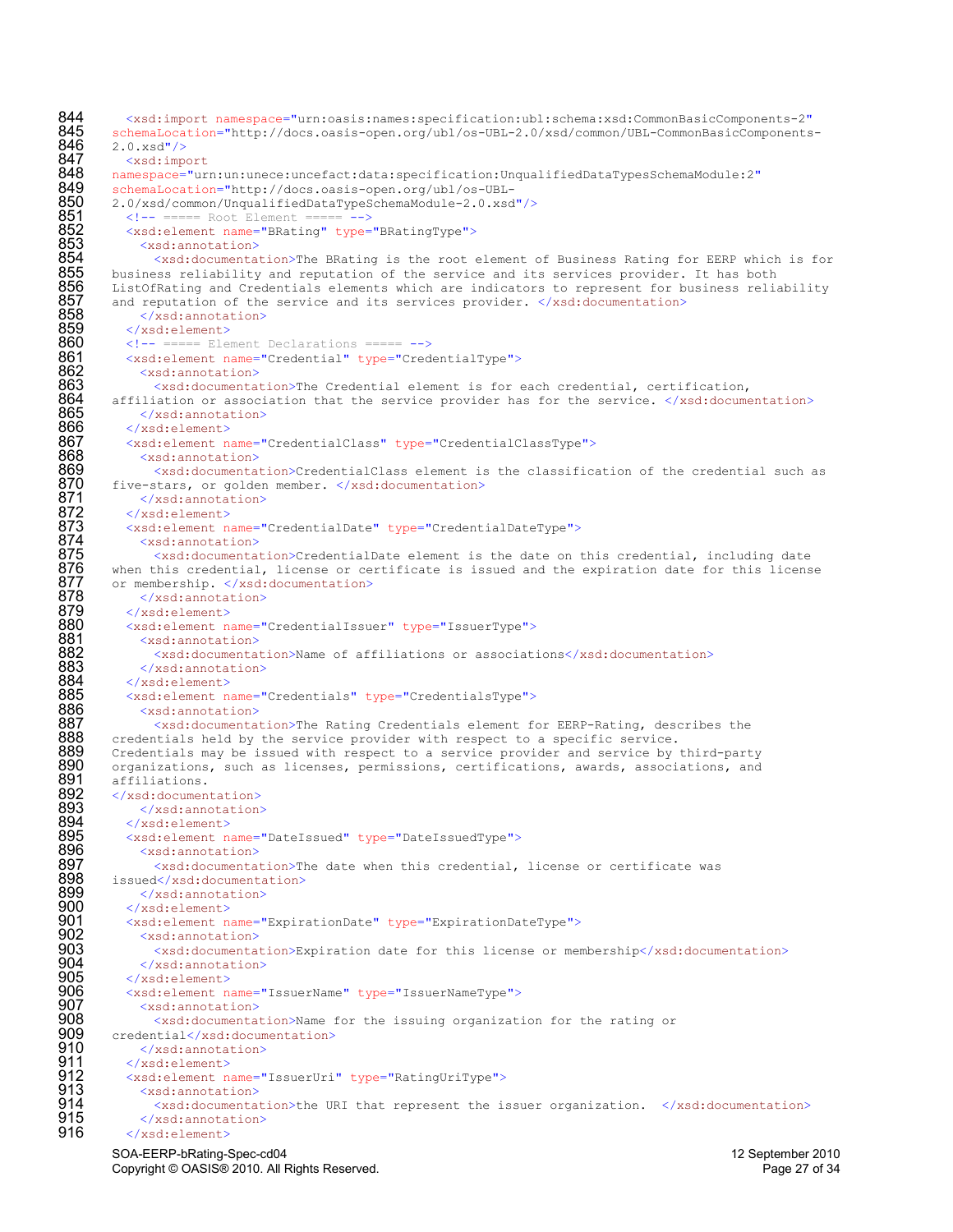```
917 <xsd:element name="License" type="LicenseType"><br>918 <xsd:annotation>
918 <xsd:annotation><br>919 <xsd:documenta
919 <xsd:documentation>License number </xsd:documentation><br>920 </xsd:annotation>
920 \langle x \rangle /xsd:annotation><br>921 \langle x \rangle /xsd:element>
921 </xsd:element><br>922 <xsd:element n
922 <xsd:element name="ListOfRating" type="ListOfRatingType"><br>923 <xsd:annotation><br>924 <xsd:documentation>The ListOfRating element contains party rating organization. Each Rating element in the ListO
                  <xsd:annotation>
                    924 <xsd:documentation>The ListOfRating element contains the list of Rating issued by a third 
925 party rating organization. Each Rating element in the ListOfRating has one of the two elements to<br>926 persent the rating measurement of the given business service: 1) - an aggregated number, in<br>927 RatingNumeric elemen
            represent the rating measurement of the given business service: 1) - an aggregated number, in
927 RatingNumeric element. 2) - an aggregated classification description, in RatingDescription<br>928 </xsd:annotation><br>929 </xsd:element><br>931 </xsd:element name="Rating" type="RatingType"><br>932 <xsd:annotation>
           element </xsd:documentation>
                  929 </xsd:annotation> 
              \langle xsd:element>
              931 <xsd:element name="Rating" type="RatingType"> 
932 <xsd:annotation><br>933 <xsd:documenta
933 \leq \times ssd: documentation>The Rating element represents a rating measurement of the given business 934 service. The rating measurement is issued by a third party rating organization.
934 service. The rating measurement is issued by a third party rating organization.<br>935 </xsd:documentation>
935 \langle x \rangle /xsd:documentation><br>936 \langle x \rangle /xsd:annotation
936 </xsd:annotation><br>937 </xsd:element><br>938 <xsd:element name="<br>939 <xsd:annotation>
              937 </xsd:element> 
              938 <xsd:element name="RatingDescription" type="RatingDescriptionType"> 
939 <xsd:annotation><br>940 <xsd:documenta
940 \leqxsd:documentation>Rating description for the rating where the rating can be represented in 941 string format, such as Good, Fair, Average, etc.\leqxsd:documentation>
941 String format, such as Good, Fair, Average, etc.</xsd:documentation> 
942 \langle x \cdot x \cdot a : \text{annotation} \rangle<br>943 \langle x \cdot a : \text{element} \rangle943 </xsd:element><br>944 <xsd:element n
944 <xsd:element name="RatingDate" type="RatingDateType"><br>945 <xsd:annotation>
945 <xsd:annotation><br>946 <xsd:documenta
946 \leq xsd:documentation>Date when this Rating is obtained\leq xsd:documentation><br>947 \leq xsd:annotation>
947 \langle x \rangle /xsd:annotation><br>948 \langle x \ranglesd:element>
948 </xsd:element><br>949 <xsd:element n
949 <xsd:element name="RatingIssuer" type="IssuerType"><br>950 <xsd:annotation>
950 <xsd:annotation><br>951 <xsd:documenta
Subsequentially the state organization for this quality/rating, including the issuer name<br>
952 and the URI that represent this rating issuer organization </xsd:documentation><br>
954 </xsd:element>
           and the URI that represent this rating issuer organization \langle x \ranglexsd:documentation>
                  953 </xsd:annotation> 
954 </xsd:element> 
955 <xsd:element name="RatingNumeric" type="RatingNumericType"><br>956 <xsd:annotation>
956 <xsd:annotation><br>957 - Sandidocumenta
957 <xsd:documentation>Rating numeric number</xsd:documentation><br>958 </xsd:annotation>
958 </xsd:annotation><br>959 </xsd:element>
959 </xsd:element><br>960 <xsd:element n
960 <xsd:element name="RatingReferenceUri" type="RatingUriType"><br>961 <xsd:annotation>
961 <xsd:annotation><br>962 <xsd:documenta
962 \timesxsd:documentation>Web page URL or other URI for this rating to reference <br>963 to.</xsd:documentation>
963 to. \langle x \rangle to. \langle x \rangle documentation >
964 \langle x \rangle /xsd:annotation><br>965 \langle x \rangle /xsd:element>
965 </xsd:element><br>966 <!-- Extension
966 <!-- Extension --><br>967 <xsd:element name=
967 < xsd:element name="BRaingExtension"><br>968 < xsd:complexType mixed="true">
968 <xsd:complexType mixed="true"><br>969 <xsd:choice minOccurs="0" ma
969 <xsd:choice minOccurs="0" maxOccurs="unbounded"><br>970 <xsd:any processContents="skip" minOccurs="0" i
970 <xsd:any processContents="skip" minOccurs="0" maxOccurs="unbounded"/><br>971 </xsd:choice><br>972 <xsd:attribute name="optional" type="xsd:boolean" use="optional" defaul
                    971 </xsd:choice> 
972 <xsd:attribute name="optional" type="xsd:boolean" use="optional" default="true"/><br>973 </xsd:complexType>
973 </xsd:complexType><br>974 </xsd:element><br>975 <!-- ===== Type Defi
              974 </xsd:element> 
975 <!-- ===== Type Definitions ===== --><br>976 <xsd:complexType name="CredentialClas<br>977 <xsd:annotation>
               976 <xsd:complexType name="CredentialClassType"> 
977 <xsd:annotation><br>978 <xsd:documenta
978 <xsd:documentation>Complex type for membership classification </xsd:documentation><br>979 </xsd:annotation>
979 </xsd:annotation><br>980 <xsd:simpleConten
980 <xsd:simpleContent><br>981 <xsd:extension ba
981 <xsd:extension base="cbc:NameType"><br>982 <xsd:anyAttribute namespace="##an
982 <xsd:anyAttribute namespace="##any" processContents="lax"/><br>983 </xsd:extension>
983 </xsd:extension><br>984 </xsd:simpleConter
984 </xsd:simpleContent><br>985 </xsd:complexType>
985 </xsd:complexType><br>986 <xsd:complexType n
986 <xsd:complexType name="CredentialDateType"><br>987 <xsd:annotation>
987 <xsd:annotation><br>988 <xsd:documenta
988 <xsd:documentation>Complex type for the date on this credential </xsd:documentation><br>989 </xsd:annotation>
                  989 </xsd:annotation>
```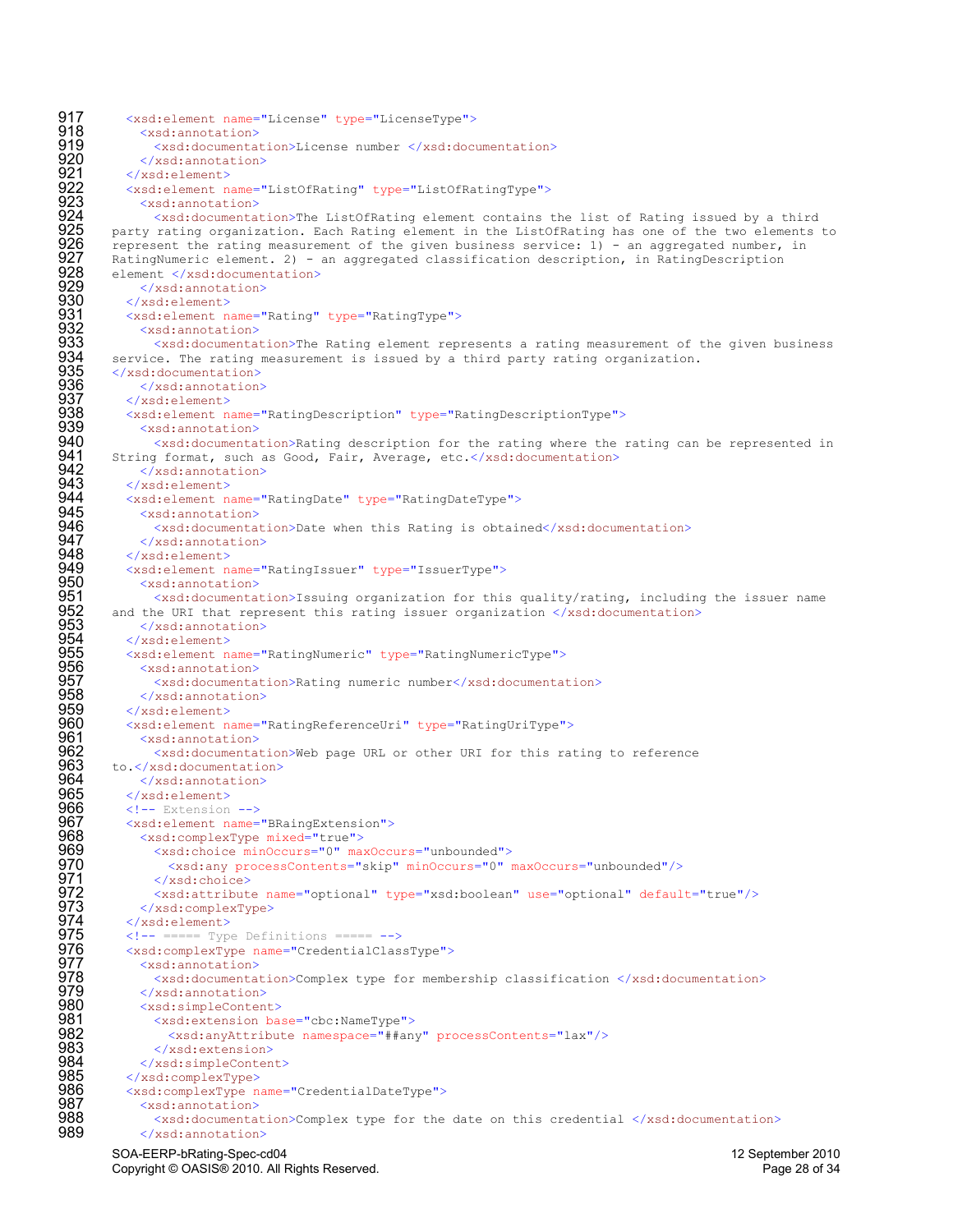990 <xsd:sequence><br>991 <xsd:element 991 <xsd:element ref="DateIssued" minOccurs="0"><br>992 <xsd:annotation> 992 <xsd:annotation><br>993 <xsd:documenta 993  $\leq$  <xsd:documentation>The date wen this credential, license or certificate is 994 issued $\leq$ /xsd:documentation> 994 issued</xsd:documentation><br>995 </xsd:annotation> 995 </xsd:annotation><br>996 </xsd:element> 996 </xsd:element><br>997 <xsd:element r 997 <xsd:element ref="ExpirationDate" minOccurs="0"><br>998 <xsd:annotation> 998 <xsd:annotation><br>999 <xsd:documenta 999  $\times$ xsd:documentation>Expiration date for this Rating, license or 1000 membership $\times$ xsd:documentation> 1000 membership</xsd:documentation><br>1001 </xsd:annotation> 1001  $\langle x \cdot 3a : \text{annotation} \rangle$ <br>1002  $\langle x \cdot 3a : \text{element} \rangle$ 1002 </xsd:element><br>1003 </xsd:sequence> 1003 </xsd:sequence> 1004 <xsd:anyAttribute namespace="##any" processContents="lax"/><br>1005 </xsd:complexTvpe> 1005 </xsd:complexType> 1006 <xsd:complexType name="CredentialsType"> 1007 <xsd:annotation><br>1008 <xsd:documenta 1008 <xsd:documentation>Complex type for Credentials and association</xsd:documentation><br>1009 </xsd:annotation> 1009 </xsd:annotation><br>1010 <xsd:sequence> 1010 <xsd:sequence> 1011 <xsd:element ref="Credential" maxOccurs="unbounded"><br>1012 <xsd:annotation> 1012 <xsd:annotation><br>1013 <xsd:documenta 1013 <xsd:documentation>The Credential element is for each credential, certification, 1014 affiliation or association that the service provider has for the service. This is a required 1015 element for the Credentials element.  $\langle x \rangle$  added numeration 1015 element for the Credentials element.  $\langle x \rangle$  /xsd:documentation><br>1016  $\langle x \rangle$  /xsd:annotation> 1016  $\langle x \text{sd:annotation} \rangle$ <br>1017  $\langle x \text{sd:element} \rangle$ 1017 </xsd:element> 1018 </xsd:sequence><br>1019 <xsd:anyAttribu<br>1020 </xsd:complexType 1019 <xsd:anyAttribute namespace="##any" processContents="lax"/> 1020 </xsd:complexType> 1021 <xsd:complexType name="CredentialType"><br>1022 <xsd:annotation><br>1023 <xsd:documentation>Complex type for <xsd:annotation> 1023 <xsd:documentation>Complex type for one credential or association</xsd:documentation><br>1024 </xsd:annotation><br>1025 <xsd:sequence> </xsd:annotation> 1025 <xsd:sequence> 1026 <xsd:element ref="CredentialIssuer"><br>1027 <xsd:annotation><br>1028 <xsd:documentation>Issuing organ: <xsd:annotation> 1028 <xsd:documentation>Issuing organization for this credential, such as the name of 1029 certification, association, affiliation or credential, such as AAA, BBB, or State of Calif 1030 including the issuer name and the U certification, association, affiliation or credential, such as AAA, BBB, or State of California, 1030 including the issuer name and the URI that represent this rating issuer organization.<br>1031 </xsd:documentation> 1031 </xsd:documentation><br>1032 </xsd:annotation> 1032 </xsd:annotation><br>1033 </xsd:element> 1033 </xsd:element> 1034 <xsd:element ref="CredentialClass" minOccurs="0"><br>1035 <xsd:annotation> 1035 <xsd:annotation> 1036  $\leq$   $\times$ sd:documentation>CredentialClass element is the classification of the credential such 1037 as five-stars, or golden member. It is an optional element for the **1037** as five-stars, or golden member. It is an optional element for the  $1038$  Credential.</xsd:documentation> 1038 Credential.</xsd:documentation><br>1039 </xsd:annotation> 1039 </xsd:annotation><br>1040 </xsd:element> 1040 </xsd:element> 1041 <xsd:element ref="License" minOccurs="0"><br>1042 <xsd:annotation> 1042 <xsd:annotation><br>1043 <xsd:documentat 1043  $\leq x$ sd:documentation>License element, the license number or membership number of the 1044 credential, is an optional element for the Credential element. $\leq x$ sd:documentation> **1044** credential, is an optional element for the Credential element. $\langle x \rangle$ sd:documentation $>$ 1045 </xsd:annotation><br>1046 </xsd:element> 1046 </xsd:element> 1047 <xsd:element ref="CredentialDate" minOccurs="0"/><br>1048 <xsd:element name="CredentialReferenceUri" type=" 1048 <xsd:element name="CredentialReferenceUri" type="RatingUriType" minOccurs="0"> 1049 <xsd:annotation> 1050  $\times$ xsd:documentation>CredentialReferenceUri element, Web page URL or other URI for this<br>1051 credential reference, is an optional element for Credential.  $\times$ xsd:documentation> 1051 credential reference, is an optional element for Credential. </xsd:documentation> 1052 </xsd:annotation><br>1053 </xsd:element> 1053 </xsd:element> 1054 <xsd:any namespace="##other" processContents="lax" minOccurs="0" maxOccurs="unbounded"/><br>1055 </xsd:sequence> 1055 </xsd:sequence> 1056 <xsd:attribute name="Type" type="CrendtialTypeEnum" use="optional"/> 1057 <xsd:anyAttribute namespace="##any" processContents="lax"/> 1058 </xsd:complexType> 1059 <xsd:complexType name="DateIssuedType"><br>1060 <xsd:annotation> 1060 <xsd:annotation><br>1061 <xsd:documenta  $1061$  <xsd:documentation>Complex type of the date when this certificate or license is  $1062$  issued</xsd:documentation> issued</xsd:documentation>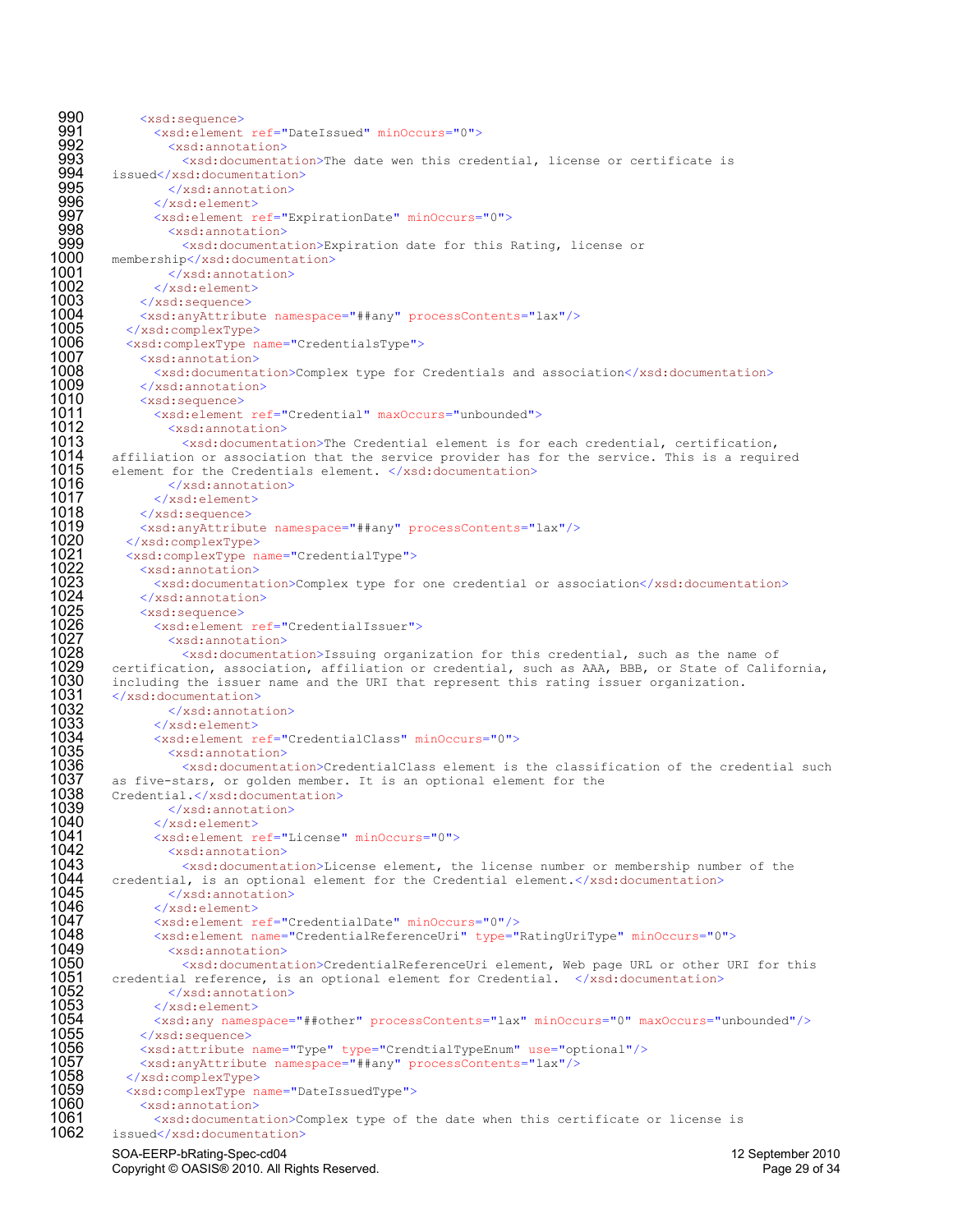```
1063 </xsd:annotation><br>1064 <xsd:simpleConten
1064 <xsd:simpleContent> 
1065 <xsd:extension base="cbc:StartDateType"> 
1066 \timesxsd:anyAttribute namespace="##any" processContents="lax"/><br>1067 \times/xsd:extension>
1067 </xsd:extension> 
1068 </xsd:simpleContent><br>1069 </xsd:complexType>
1069 </xsd:complexType> 
1070 <xsd:complexType name="BRatingType"><br>1071 <xsd:annotation><br>1072 <xsd:documentation>Complex type
                <xsd:annotation>
1072 \langle xsd:documentation>Complex type for the EERP-Rating\langle xsd:documentation> 1073\rangle1073 </xsd:annotation> 
                <xsd:sequence>
1075 <xsd:element ref="ListOfRating" minOccurs="0"><br>1076 <xsd:annotation>
1076 <xsd:annotation> 
1077 \leq \times \leq \leq \leq \leq \leq \leq \leq \leq \leq \leq \leq \leq \leq \leq \leq \leq \leq \leq \leq \leq \leq \leq \leq \leq \leq \leq \leq \leq \leq \leq \leq \leq \leq \leq 1078 provided by third party and measured in terms of rates for the service. Each Rating element in<br>1079 the ListOfRating element is issued by a rating organization that has either an aggregated nume
1079 the ListOfRating element is issued by a rating organization that has either an aggregated numeric<br>1080 – number or an aggregated classification description to represent the rating measurement of the
1080 mumber or an aggregated classification description to represent the rating measurement of the 1081 given business service.</xsd:documentation>
1081 given business service.\langle x \ranglesd:documentation><br>1082 \langle x \ranglesd:annotation>
1082 \langle x \text{sd:annotation} \rangle<br>1083 \langle x \text{sd:element} \rangle1083 </xsd:element> 
1084 <xsd:element ref="Credentials" minOccurs="0"><br>1085 <xsd:annotation>
1085 <xsd:annotation><br>1086 <xsd:documenta
1086 \timesxsd:documentation>Credentials element is for the rating aspect of service which is 1087 measured in terms of credentials for the service that the service provider owns or holds.
1087 measured in terms of credentials for the service that the service provider owns or holds.<br>1088 Credentials are issued by organizations for the service, such as licenses, permissions,
1088 \, Credentials are issued by organizations for the service, such as licenses, permissions, 1089 \, certifications, associations, affiliations, etc. Each credential element in the Creden
1089 certifications, associations, affiliations, etc. Each credential element in the Credentials<br>1090 element is a non-aggregated indicator for the rating measurement of the given business servi
1090 element is a non-aggregated indicator for the rating measurement of the given business service,<br>1091 and it does not provide an aggregated value for the measurement.</xsd:documentation>
1091 and it does not provide an aggregated value for the measurement.</xsd:documentation> 
1092 </xsd:annotation><br>1093 </xsd:element>
1093 </xsd:element> 
1094 <xsd:element ref="BRaingExtension" minOccurs="0" maxOccurs="unbounded"/><br>1095 </xsd:sequence>
1095 </xsd:sequence> 
1096 <xsd:anyAttribute namespace="##any" processContents="lax"/><br>1097 </xsd:complexTvpe>
1097 </xsd:complexType> 
1098 <xsd:complexType name="ExpirationDateType"> 
1099 <xsd:annotation><br>1100 <xsd:documenta
1100 <xsd:documentation>Complex type of expiration date</xsd:documentation><br>1101 </xsd:annotation>
1101 </xsd:annotation><br>1102 <xsd:simpleConten
1102 <xsd:simpleContent> 
1103 <xsd:extension base="cbc:ExpiryDateType"><br>1104 <xsd:anyAttribute namespace="##any" pro
1104 <xsd:anyAttribute namespace="##any" processContents="lax"/><br>1105 </xsd:extension>
1105 </xsd:extension> 
1106 </xsd:simpleContent><br>1107 </xsd:complexType>
1107 </xsd:complexType> 
1108 <xsd:complexType name="IssuerNameType"> 
1109 <xsd:annotation><br>1110 <xsd:documenta
1110 < xsd:documentation>Complex type for the Rating issuer name</xsd:documentation><br>1111 </xsd:annotation>
1111 </xsd:annotation><br>1112 <xsd:simpleConten
1112 <xsd:simpleContent> 
1113 <xsd:extension base="cbc:NameType"/><br>1114 </xsd:simpleContent>
1114 </xsd:simpleContent><br>1115 </xsd:complexType>
1115 </xsd:complexType> 
1116 <xsd:complexType name="IssuerType"> 
1117 <xsd:annotation><br>1118 <xsd:documenta
1118 <xsd:documentation>Complex type for issuing organization, including the issuer name and the 
1119 URI that represent this rating issuer organization. </xsd:documentation><br>
1120 </xsd:annotation><br>
1121 <xsd:sequence><br>
1122 <xsd:element ref="IssuerName" minOccurs="0">
                 </xsd:annotation>
                 <xsd:sequence>
1122 <xsd:element ref="IssuerName" minOccurs="0"><br>1123 <xsd:annotation>
1123 <xsd:annotation><br>1124 <xsd:documentat
1124 <xsd:documentation>Name for the issuing organization for this rating or 1125 credential</xsd:documentation><br>1126 </xsd:annotation>
            credential</xsd:documentation>
1126 </xsd:annotation><br>1127 </xsd:element>
1127 </xsd:element> 
1128 <xsd:element ref="IssuerUri"><br>1129 <xsd:annotation>
1129 <xsd:annotation><br>1130 <xsd:documenta
1130 <xsd:documentation>The URI that represent the issuer organization. </xsd:documentation><br>1131 </xsd:annotation><br>1132 </xsd:element>
                      </xsd:annotation>
1132 </xsd:element> 
1133 <xsd:any namespace="##other" processContents="lax" minOccurs="0" maxOccurs="unbounded"/><br>1134 </xsd:sequence><br>1135 <xsd:anyAttribute namespace="##any" processContents="lax"/>
                 </xsd:sequence>
                 1135 <xsd:anyAttribute namespace="##any" processContents="lax"/>
```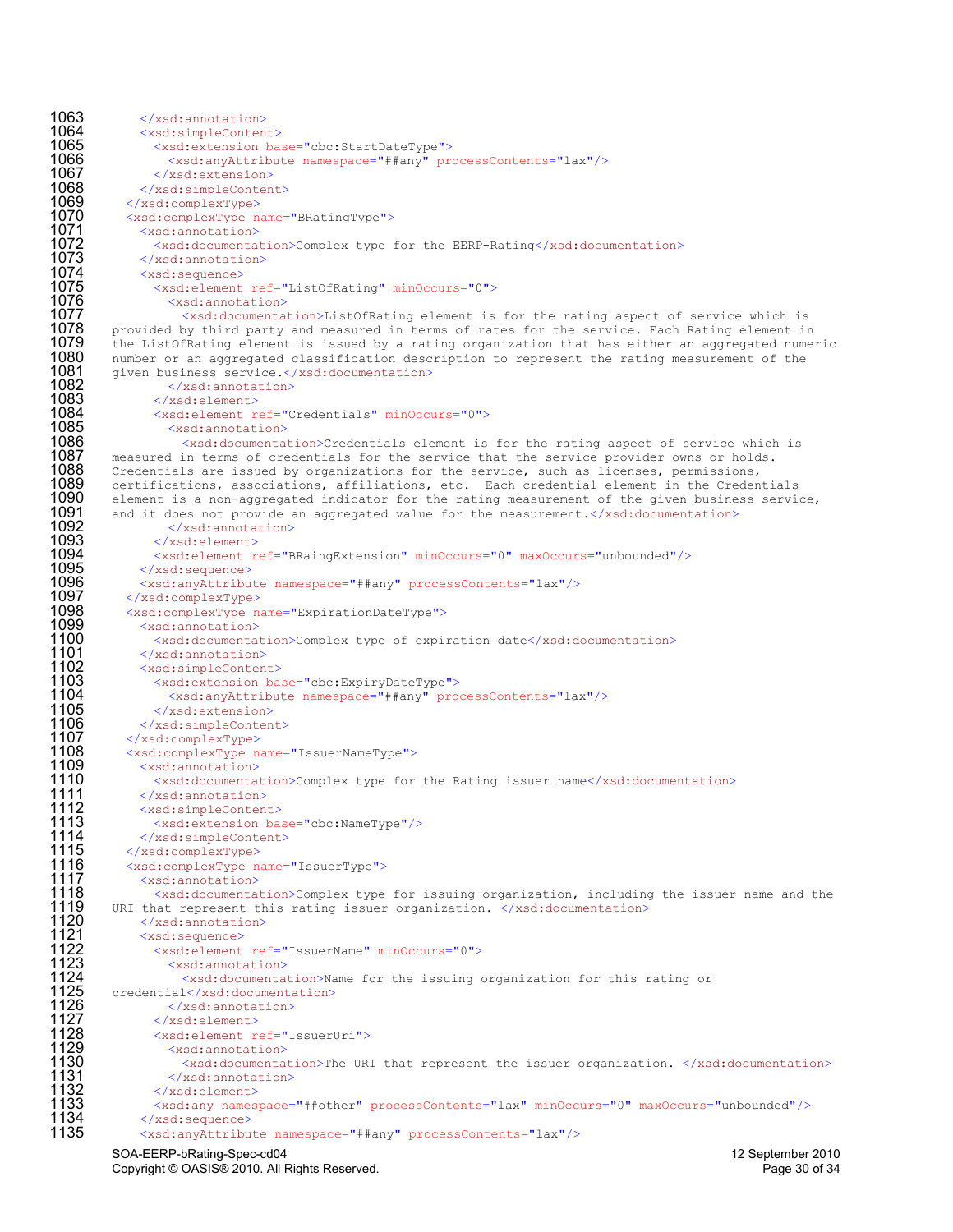1136 </xsd:complexType><br>1137 <xsd:complexType n<br>1138 <xsd:annotation> 1137 <xsd:complexType name="LicenseType"> 1138 <xsd:annotation><br>1139 <xsd:documenta 1139  $\langle xsd: documentation>Complex type for the license number or membership number  $\langle xsd: documentation>$$ 1140 number</xsd:documentation><br>1141 </xsd:annotation> 1141 </xsd:annotation><br>1142 <xsd:simpleConten 1142 <xsd:simpleContent> <asd:extension base="cbc:NameType"><br>1144 <asd:anyAttribute namespace="##an> 1144 <xsd:anyAttribute namespace="##any" processContents="lax"/><br>1145 </xsd:extension> 1145 </xsd:extension> 1146 </xsd:simpleContent><br>1147 </xsd:complexType> 1147 </xsd:complexType> 1148 <xsd:complexType name="ListOfRatingType"> 1149 <xsd:annotation><br>1150 <xsd:documenta 1150 <xsd:documentation>Complex type for ListOfRating </xsd:documentation><br>1151 </xsd:annotation><br>1152 <xsd:sequence>  $\langle xsd:annotation\rangle$ 1152 <xsd:sequence> 1153 <xsd:element ref="Rating" maxOccurs="unbounded"><br>1154 <xsd:annotation> 1154 <xsd:annotation> 1155 <xsd:documentation>The Rating element represents a rating measurement of the given<br>1156 business service. The rating measurement is issued by a third party rating organization. 1156 business service. The rating measurement is issued by a third party rating organization. 1157 </xsd:documentation><br>1158 </xsd:annotat<br>1159 </xsd:element>  $\langle x \rangle$  </xsd: annotation> 1159 </xsd:element><br>1160 </xsd:sequence> 1160 </xsd:sequence> 1161 <xsd:anyAttribute namespace="##any" processContents="lax"/><br>1162 </xsd:complexType> 1162 </xsd:complexType><br>1163 <xsd:complexType n 1163 <xsd:complexType name="RatingDescriptionType"><br>1164 <xsd:annotation> 1164 <xsd:annotation><br>1165 <xsd:documenta 1165 <xsd:documentation>Complex type for the description of the Rating</xsd:documentation><br>1166 </xsd:annotation> 1166 </xsd:annotation> 1167 <xsd:simpleContent><br>1168 <xsd:extension ba 1168 <xsd:extension base="cbc:NameType"> 1169 <xsd:anyAttribute namespace="##any" processContents="lax"/> 1170 </xsd:extension> 1171 </xsd:simpleContent> </xsd:complexType> 1173 <xsd:complexType name="RatingDateType"><br>1174 <xsd:annotation> 1174 <xsd:annotation><br>1175 <xsd:documenta<br>1176 obtained</xsd:docume<br>1177 </xsd:annotation <xsd:documentation>Complex type of the date when this Rating is obtained</xsd:documentation> 1177 </xsd:annotation> 1178 <xsd:simpleContent><br>1179 <xsd:extension ba 1179 <xsd:extension base="cbc:ExpiryDateType"><br>1180 <xsd:attribute name="Expired" type="xsd 1180  $\leq$  <xsd:attribute name="Expired" type="xsd:boolean" use="optional" default="false"/> 1181 <xsd:anyAttribute namespace="##any" processContents="lax"/> 1182 </xsd:extension><br>1183 </xsd:simpleConten 1183 </xsd:simpleContent><br>1184 </xsd:complexTvpe> 1184 </xsd:complexType> 1185 <xsd:complexType name="RatingNumericType"><br>1186 <xsd:annotation><br>1187 <xsd:documentation>Complex type of Rat. 1186 <xsd:annotation> 1187 <xsd:documentation>Complex type of Rating's value number</xsd:documentation><br>1188 </xsd:annotation> 1188 </xsd:annotation><br>1189 <xsd:simpleConten 1189 <xsd:simpleContent> 1190 <xsd:extension base="udt:NumericType"><br>1191 <xsd:anyAttribute namespace="##any" } 1191 <xsd:anyAttribute namespace="##any" processContents="lax"/> 1192 </xsd:extension><br>1193 </xsd:simpleConten 1193 </xsd:simpleContent> 1194 </xsd:complexType> 1195 <xsd:complexType name="RatingType"> 1196 <xsd:annotation><br>1197 <xsd:documenta 1197 <xsd:documentation>Complex type for Rating for EERP Rating</xsd:documentation><br>1198 </xsd:annotation> 1198 </xsd:annotation> 1199 <xsd:sequence> 1200 <xsd:element ref="RatingIssuer"> 1201 <br>
1202 <br>
1203 the URI that represent t<br>
1204 <br>
1205 <br>
1205 <br>
1205 <br>
1205 <br>
1205 <br>
1205 <br>
1207 <br>
1207 <br>
1207 <br>
1207 <br>
1207 <br>
1207 <br>
1207 <br>
1207 <br>
1207 <br>
1208 <br>
1207 <br>
1208 <br>
1208 <br>
1208 <br>
1208 <br>
1208 <br>
1208 <br>
1208 <br>
12 1202 <xsd:documentation>Issuing organization for this rating, including the issuer name and the URI that represent this rating issuer organization. </xsd:documentation>  $\langle x \rangle$  </xsd: annotation> 1205 </xsd:element> 1206 <xsd:element ref="RatingDescription" minOccurs="0"> <xsd:annotation>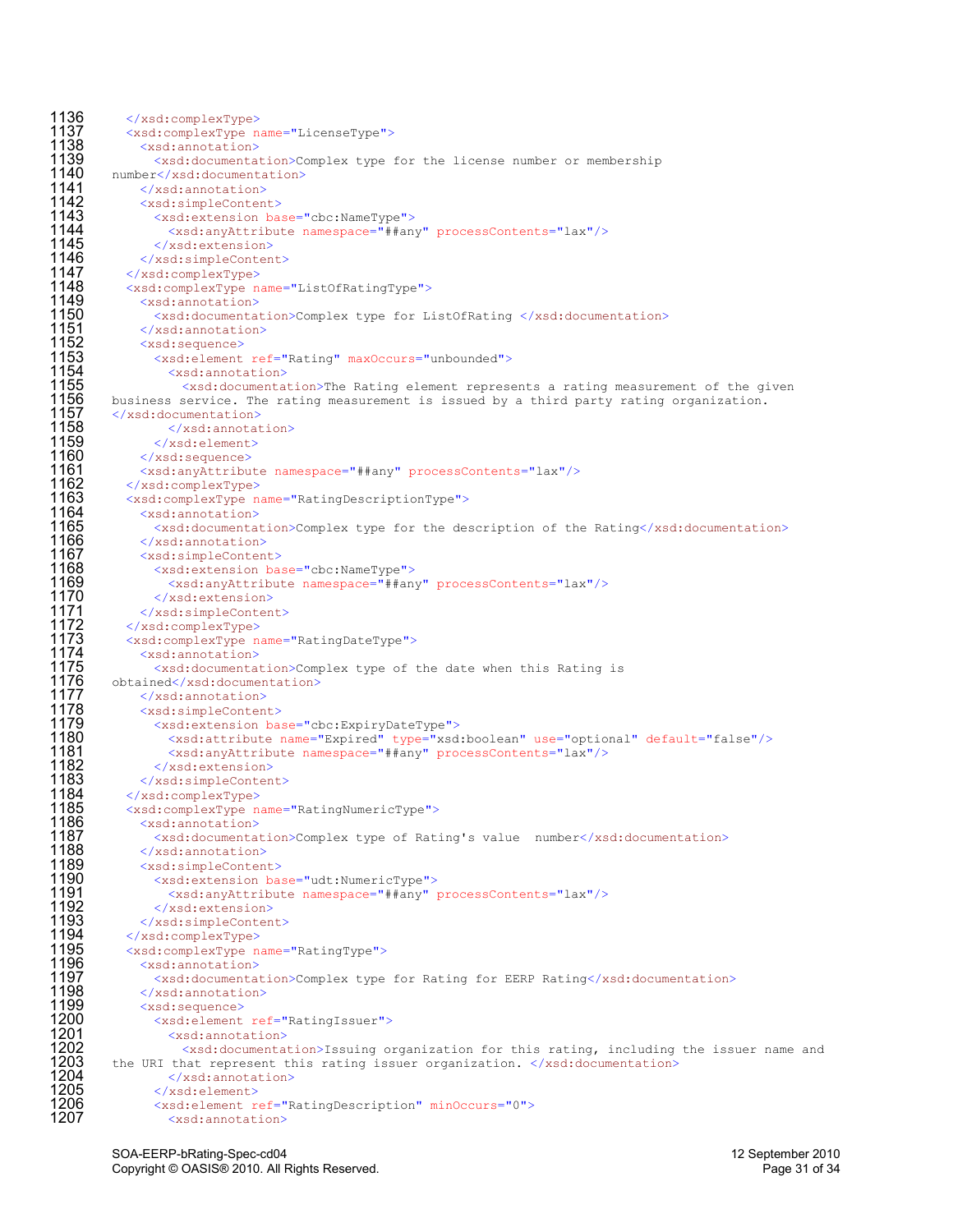4208 <xsd:documentation>Rating description for the rating where the rating can be represented<br>1209 in String format, such as Good, Fair, Average, etc. It is an optional element for<br>1210 Rating.</xsd:documentation><br>1211 </x in String format, such as Good, Fair, Average, etc. It is an optional element for Rating.</xsd:documentation> 1211  $\langle x \rangle$   $\langle x \rangle$   $\langle x \rangle$   $\langle x \rangle$   $\langle x \rangle$   $\langle x \rangle$   $\langle x \rangle$   $\langle x \rangle$   $\langle x \rangle$   $\langle x \rangle$   $\langle x \rangle$ 1212 </xsd:element><br>
1213 <</xsd:element<br>
1214 <xsd:element<br>
1215 <xsd:annotat<br>
1216 element for Rating.</xsd:annotat<br>
1217 </xsd:annotat<br>
1218 </xsd:element> 1213 <xsd:element ref="RatingNumeric" minOccurs="0"> <xsd:annotation> 1215 <xsd:documentation>RatingNumeric element, Numeric value for the rating, is an optional element for Rating.</xsd:documentation> </xsd:annotation> 1218  $\leftarrow$  /xsd:element<br>
1219  $\leftarrow$  xsd:element<br>
1220  $\leftarrow$  xsd:annotat<br>
12221  $\leftarrow$  xsd:docum<br>
12222 Rating. $\leftarrow$ /xsd:docum<br>
1223  $\leftarrow$ /xsd:element<br>
1225  $\leftarrow$  xsd:element<br>
1226  $\leftarrow$  xsd:element<br>
1226  $\leftarrow$  xsd:element<br> 1219 <xsd:element ref="RatingDate" minOccurs="0"> <xsd:annotation> <xsd:documentation>Date when this Rating is obtained. It is an optional element for Rating.</xsd:documentation> 1223 </xsd:annotation> </xsd:element> 1225 <xsd:element ref="RatingReferenceUri" minOccurs="0"> <xsd:annotation> 1227 <xsd:documentation>RatingReferenceUri, Web page URL or other URI for this rating to 1228 reference to, is an optional element for the Rating element.</xsd:documentation> </xsd:annotation> </xsd:element> 1231 <xsd:any namespace="##other" processContents="lax" minOccurs="0" maxOccurs="unbounded"/> 1232 <br>
1233 <br>
xsd:attribute<br>
1234 <br>
xsd:anyAttribute<br>
1235 <br>
xsd:complexType<br>
1237 <br>
xsd:annotation<br>
1238 <br>
xsd:document<br>
1239 URL</xsd:documentat 1233 <xsd:attribute name="Type" type="xs:anySimpleType" use="optional"/> 1234 <xsd:anyAttribute namespace="##any" processContents="lax"/> 1235 </xsd:complexType> 1236 <xsd:complexType name="RatingUriType"> <xsd:annotation> 1238 <xsd:documentation>Complex type for the rating reference URI or Web page 1239 URL</xsd:documentation><br>1240 </xsd:annotation> 1240 </xsd:annotation><br>1241 <xsd:simpleConten 1241 <xsd:simpleContent> <abd>>>>>>>>>>>>>>>>>>>>>+"xsd:extension base="xsd:anyURI">++"<br>1243 <asd:anyAttribute namespace="## 1243 <xsd:anyAttribute namespace="##any" processContents="lax"/> 1244 </xsd:extension><br>1245 </xsd:simpleConten  $1245$   $\langle$ /xsd:simpleContent><br>1246  $\langle$ /xsd:complexType> 1246 </xsd:complexType><br>1247 <xsd:simpleType na<br>1248 <xsd:annotation><br>1249 <xsd:documenta 1247 <xsd:simpleType name="CrendtialTypeEnum"> 1248 <xsd:annotation> 1249 <xsd:documentation>Crendtial Type enumeration</xsd:documentation><br>1250 </xsd:annotation> 1250 </xsd:annotation><br>
1251 <xsd:restriction |<br>
1252 <xsd:restriction |<br>
1252 <xsd:enumeration<br>
1253 <xsd:enumeration<br>
1255 (xsd:enumeration<br>
1256 (xsd:enumeration<br>
1258 <xsd:enumeration<br>
1258 <xsd:enumeration<br>
1259 <xsd: <xsd:restriction base="xsd:string"> 1252 <xsd:enumeration value="Affiliation"/> 1253 <xsd:enumeration value="Association"/> 1254 <xsd:enumeration value="Award"/> 1255 <xsd:enumeration value="Certification"/> 1256 <xsd:enumeration value="License"/> 1257 <xsd:enumeration value="Membership"/> 1258 <xsd:enumeration value="Permission"/> 1259  $\langle xsd:$ enumeration value="Others"/><br>1260  $\langle xsd:$ restriction> 1260 </xsd:restriction><br>1261 </xsd:simpleType> 1261  $\langle xsd:simpleType\rangle$ <br>1262  $\langle xsd:schema\rangle$ 1262 </xsd:schema>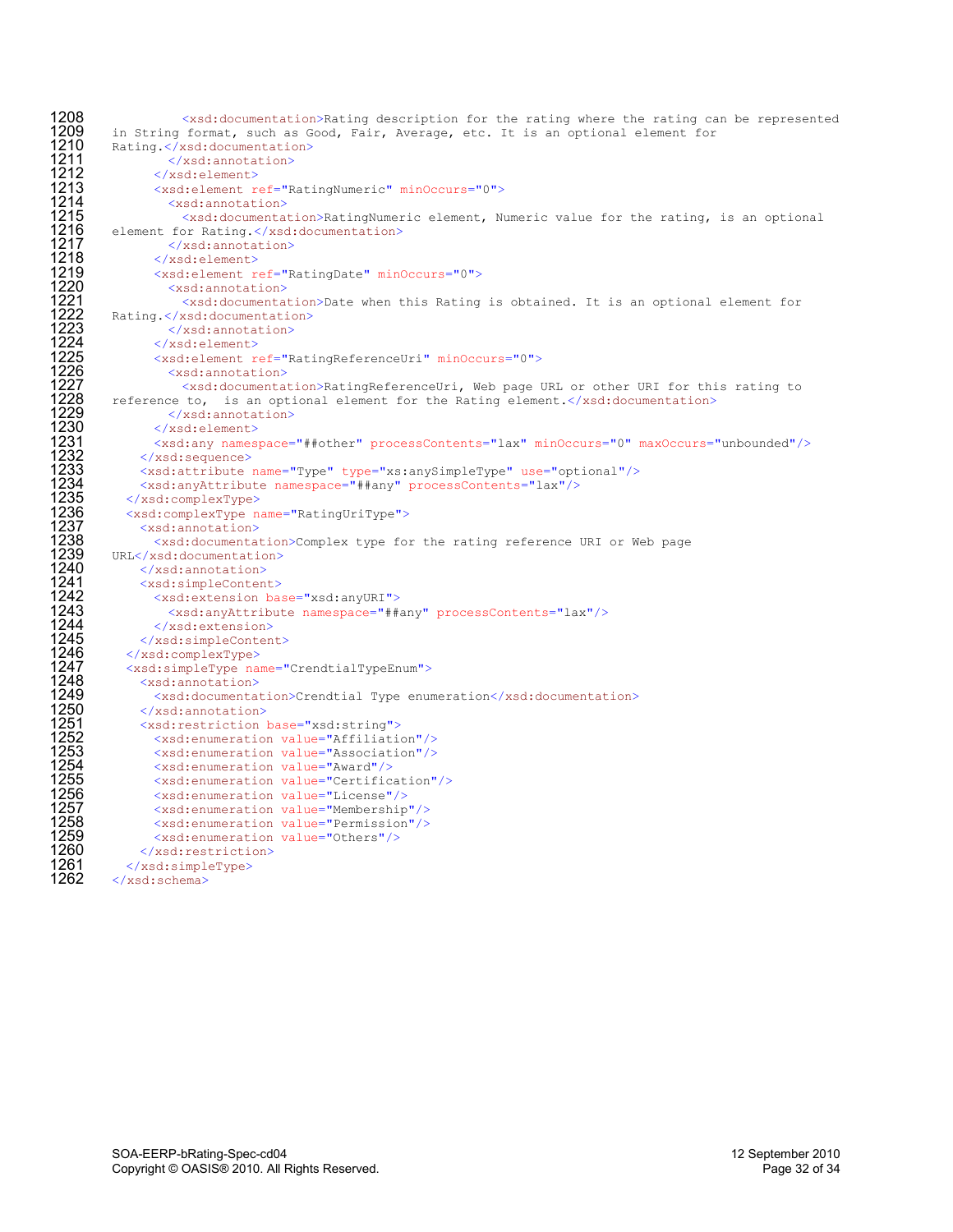# <sup>1263</sup>**C. Non-Normative Text**

1264 None